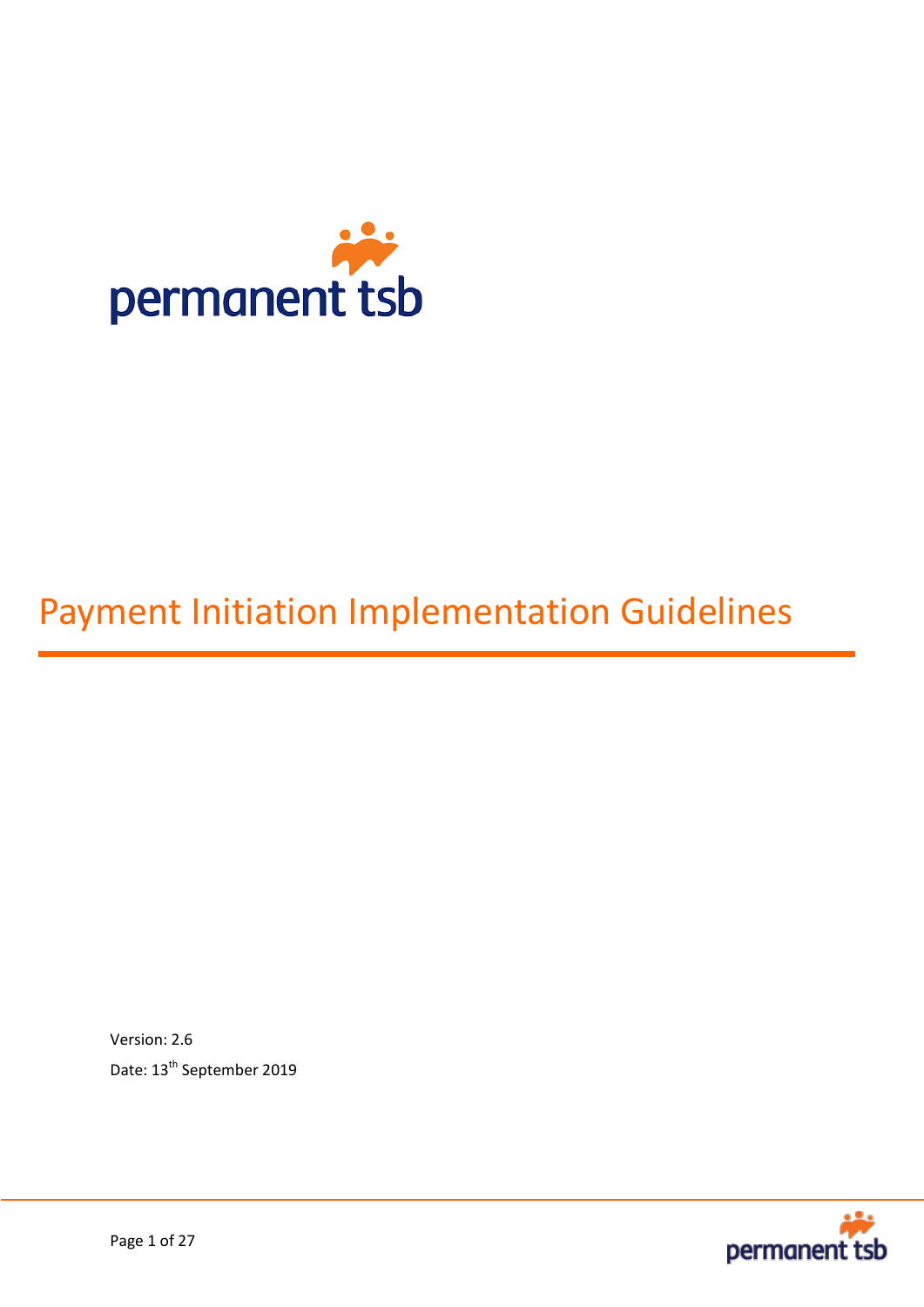# Table of contents

| 1.1 | OpenBanking UK Endpoints supported for Payment Initiation by Permanent TSB 3  |  |
|-----|-------------------------------------------------------------------------------|--|
| 1.2 |                                                                               |  |
|     |                                                                               |  |
|     |                                                                               |  |
|     |                                                                               |  |
|     |                                                                               |  |
|     |                                                                               |  |
| 1.3 | Permanent TSB Domestic Scheduled Payment Endpoint Payments Processing7        |  |
|     | 1.3.1 Additional Field Usage Rules applicable to Domestic Scheduled payments7 |  |
| 1.4 |                                                                               |  |
|     | 1.4.1 Payments supported under the Domestic Standing Order Endpoint  8        |  |
|     |                                                                               |  |
|     |                                                                               |  |
|     |                                                                               |  |
| 1.5 |                                                                               |  |
|     | 1.5.1 Payments supported under the International Payments Endpoint 11         |  |
|     |                                                                               |  |
|     |                                                                               |  |
|     |                                                                               |  |
|     |                                                                               |  |
| 1.6 |                                                                               |  |
| 1.7 |                                                                               |  |
| 1.8 | Custom Enumeration values defined by Permanent TSB for Payment Initiation  15 |  |
| 1.9 |                                                                               |  |
|     |                                                                               |  |
|     |                                                                               |  |
|     |                                                                               |  |

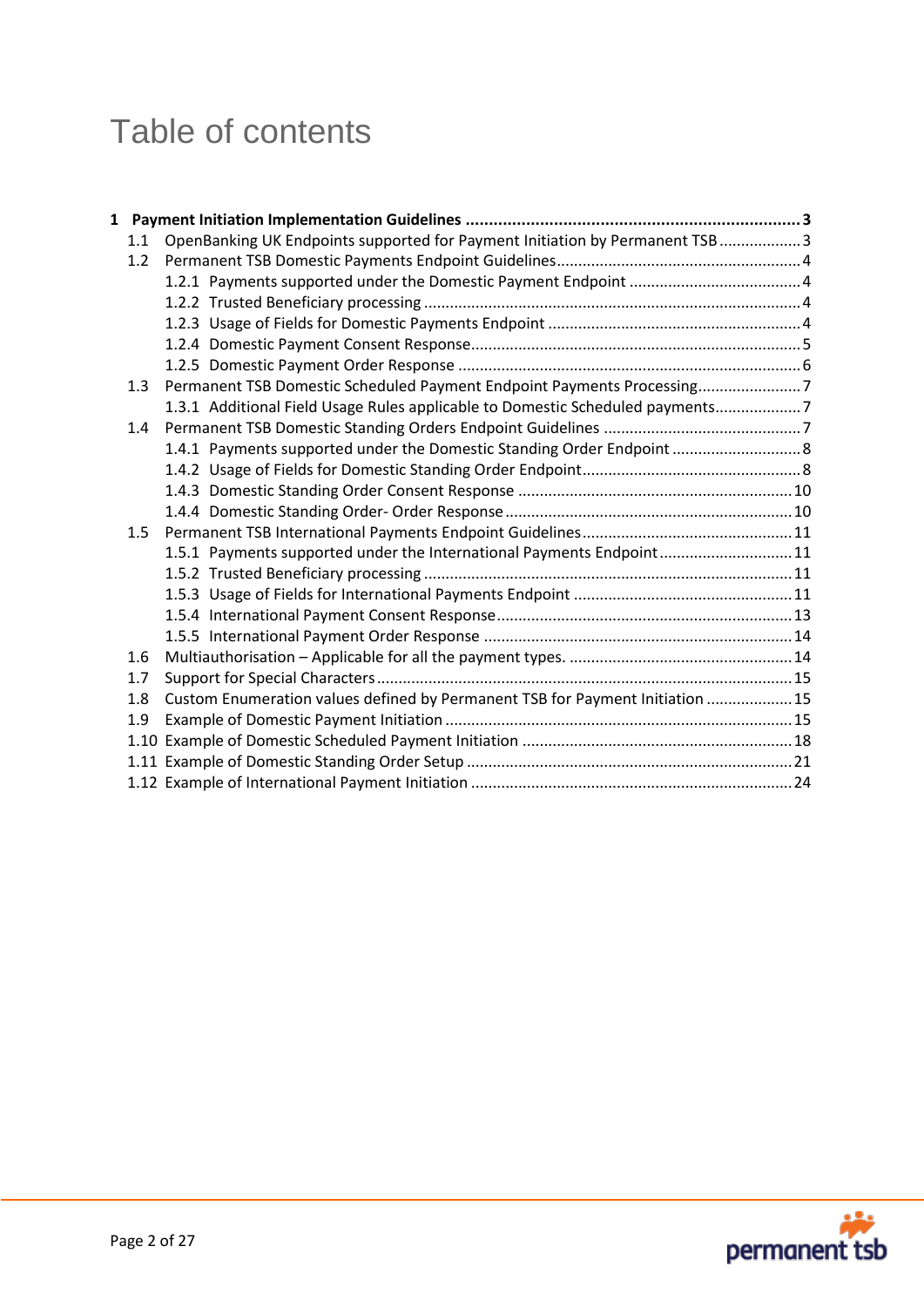# <span id="page-2-0"></span>**1 Payment Initiation Implementation Guidelines**

# <span id="page-2-1"></span>*1.1 OpenBanking UK Endpoints supported for Payment Initiation by Permanent TSB*

| <b>List of Endpoints Supported</b> |                                                                    |                      |  |  |  |
|------------------------------------|--------------------------------------------------------------------|----------------------|--|--|--|
| <b>Payment Category</b>            | <b>Endpoints</b>                                                   | <b>Supported by</b>  |  |  |  |
|                                    |                                                                    | <b>Permanent TSB</b> |  |  |  |
| Domestic Payments v3.1             | POST /domestic-payment-consents                                    | Yes                  |  |  |  |
|                                    | GET/domestic-payment-consents/{ConsentId}                          |                      |  |  |  |
|                                    | GET/domestic-payment-consents/{ConsentId}/funds-confirmation       |                      |  |  |  |
|                                    | POST /domestic-payments                                            |                      |  |  |  |
|                                    | GET/domestic-payments/{DomesticPaymentId}                          |                      |  |  |  |
| Domestic Scheduled                 | POST /domestic-scheduled-payment-consents                          | Yes                  |  |  |  |
| Payment v3.1                       | GET/domestic-scheduled-payment-consents/{ConsentId}                |                      |  |  |  |
|                                    | POST /domestic-scheduled-payments                                  |                      |  |  |  |
|                                    | GET /domestic-scheduled-payments/{DomesticScheduledPaymentId}      |                      |  |  |  |
| Domestic Standing Orders           | POST /domestic-standing-order-consents                             | Yes                  |  |  |  |
| V3.1                               | GET /domestic-standing-order-consents/{ConsentId}                  |                      |  |  |  |
|                                    | POST /domestic-standing-orders                                     |                      |  |  |  |
|                                    | GET /domestic-standing-orders/{DomesticStandingOrderId}            |                      |  |  |  |
| International Payments v3.1        | POST /international-payment-consents                               | Yes                  |  |  |  |
|                                    | GET /international-payment-consents/{ConsentId}                    |                      |  |  |  |
|                                    | GET /international-payment-consents/{ConsentId}/funds-confirmation |                      |  |  |  |
|                                    | POST /international-payments                                       |                      |  |  |  |
|                                    | GET /international-payments/{InternationalPaymentId}               |                      |  |  |  |
| International Scheduled            | Not Supported                                                      | <b>No</b>            |  |  |  |
| Payments V3.1                      |                                                                    |                      |  |  |  |
| <b>International Standing</b>      | Not Supported                                                      | <b>No</b>            |  |  |  |
| Orders V3.1                        |                                                                    |                      |  |  |  |
| File Payments v3.1                 | Not Supported                                                      | No                   |  |  |  |

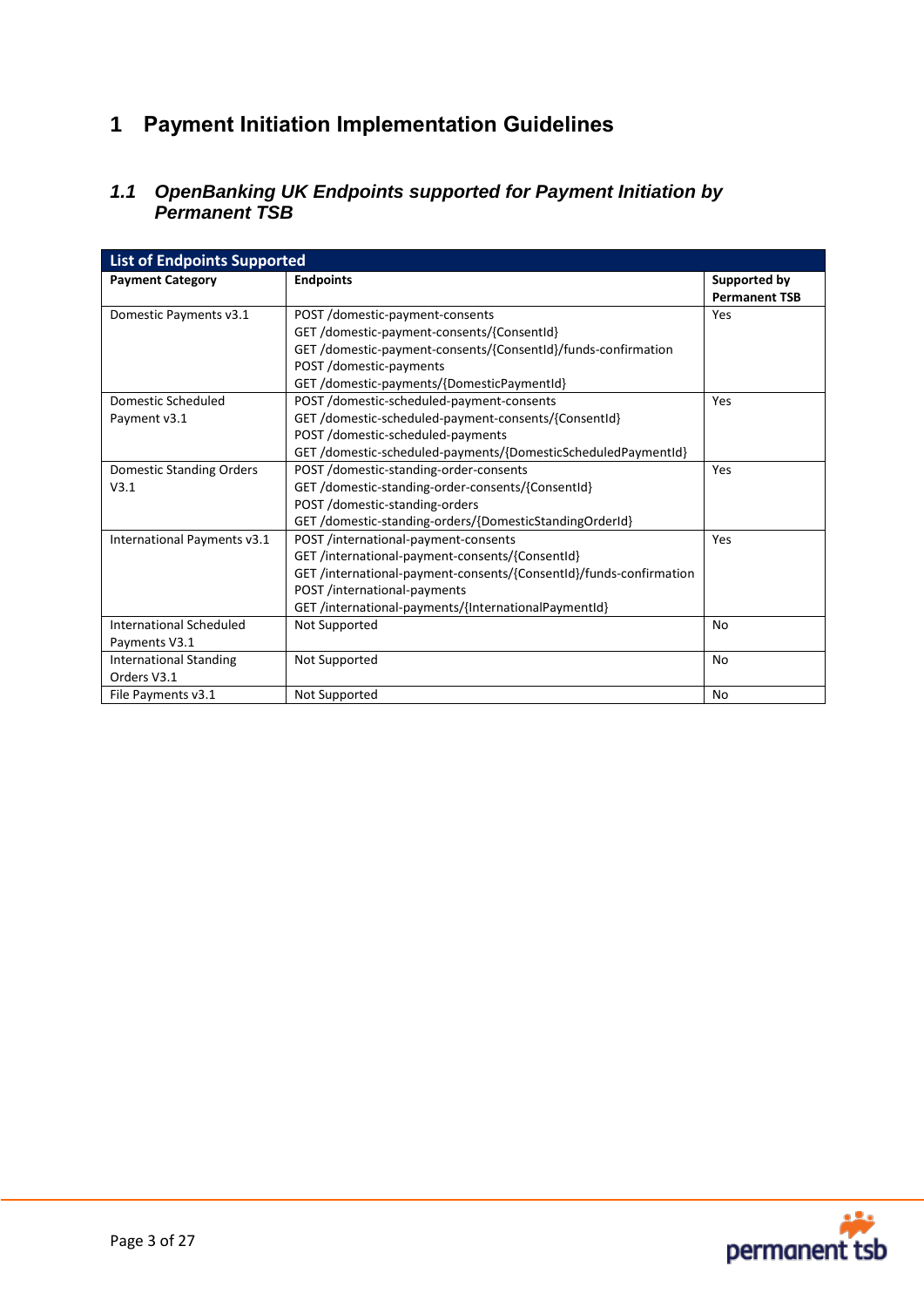# <span id="page-3-0"></span>*1.2 Permanent TSB Domestic Payments Endpoint Guidelines*

# <span id="page-3-1"></span>**1.2.1 Payments supported under the Domestic Payment Endpoint**

Following payments can be initiated using the OBIE Domestic Payments Endpoint

- 1) Between my accounts Payment between customers own accounts.
- 2) Third Party Permanent TSB Payment to any other beneficiary within Permanent TSB.
- 3) SEPA transfers to Non-Permanent TSB beneficiaries SEPA payments to beneficiaries in Ireland or SEPA Zone countries.

### <span id="page-3-2"></span>**1.2.2 Trusted Beneficiary processing**

Permanent TSB will support processing of Domestic payments on Trusted Beneficiaries for Third Party Permanent TSB and SEPA transfers. Trusted beneficiary payments are payments to a specific Creditor based on setup of a Payment Mandate by Customers under their profile. Permanent TSB will try to match a trusted beneficiary on a Customer profile based on the Creditor Account and if a Payment Mandate match is found, Permanent TSB would process the payment on that trusted beneficiary.

If a match is not found, Permanent TSB will process the payment as Single Shot payment.

#### <span id="page-3-3"></span>**1.2.3 Usage of Fields for Domestic Payments Endpoint**

Depending on the Payment Type we expect you to provide below minimum fields for successful initiation of Payments. Please note the Usage Rules of the fields as well.

| Domestic Payment Consent Field Usage Rules for successful initiation of Payments |                          |                                                                      |  |  |  |
|----------------------------------------------------------------------------------|--------------------------|----------------------------------------------------------------------|--|--|--|
| <b>Field Name</b>                                                                | <b>Field Optionality</b> | <b>Usage Rule</b>                                                    |  |  |  |
| EndToEndIdentification                                                           | Mandatory                | Permanent TSB will only support 18 characters in this field.         |  |  |  |
|                                                                                  |                          | Remaining will be truncated if provided by PISP.                     |  |  |  |
| LocalInstrument                                                                  | Mandatory                | Should always be 'UK.OBIE.SEPACreditTransfer'                        |  |  |  |
| InstructedAmount/Amount                                                          | Mandatory                | Minimum and Maximum values supported are 9 and 2                     |  |  |  |
|                                                                                  |                          | decimals.                                                            |  |  |  |
|                                                                                  |                          | e.g. 0.01 -- > 999999999.99                                          |  |  |  |
|                                                                                  |                          | PISP must always provide two decimal places in this field.           |  |  |  |
| InstructedAmount/Currency                                                        | Mandatory                | Should always be 'EUR'                                               |  |  |  |
| DebtorAccount/SchemeName                                                         | Conditional              | If provided, can be either                                           |  |  |  |
|                                                                                  |                          | 'UK.OBIE.SortCodeAccountNumber' or 'UK.OBIE.IBAN'.                   |  |  |  |
|                                                                                  |                          |                                                                      |  |  |  |
|                                                                                  |                          | Must be present if DebtorAccount/Identification field is<br>present. |  |  |  |
| DebtorAccount/Identification                                                     | Conditional              | If provided, should be a valid Permanent TSB sort code               |  |  |  |
|                                                                                  |                          | account number or a valid IBAN.                                      |  |  |  |
|                                                                                  |                          |                                                                      |  |  |  |
|                                                                                  |                          | Must be present if DebtorAccount/SchemeName field is                 |  |  |  |
|                                                                                  |                          | present.                                                             |  |  |  |
| CreditorAccount/SchemeName                                                       | Mandatory                | Should always be 'UK.OBIE.IBAN'                                      |  |  |  |
|                                                                                  |                          |                                                                      |  |  |  |
| CreditorAccount/Identification                                                   | Mandatory                | Should be a valid IBAN (For SEPA payments, corresponding             |  |  |  |
|                                                                                  |                          | BIC should be SEPA reachable).                                       |  |  |  |
|                                                                                  |                          |                                                                      |  |  |  |
| CreditorAccount/Name                                                             | Mandatory                | Permanent TSB will only support 18 characters in this field.         |  |  |  |
|                                                                                  |                          | Remaining will be truncated if provided by PISP.                     |  |  |  |

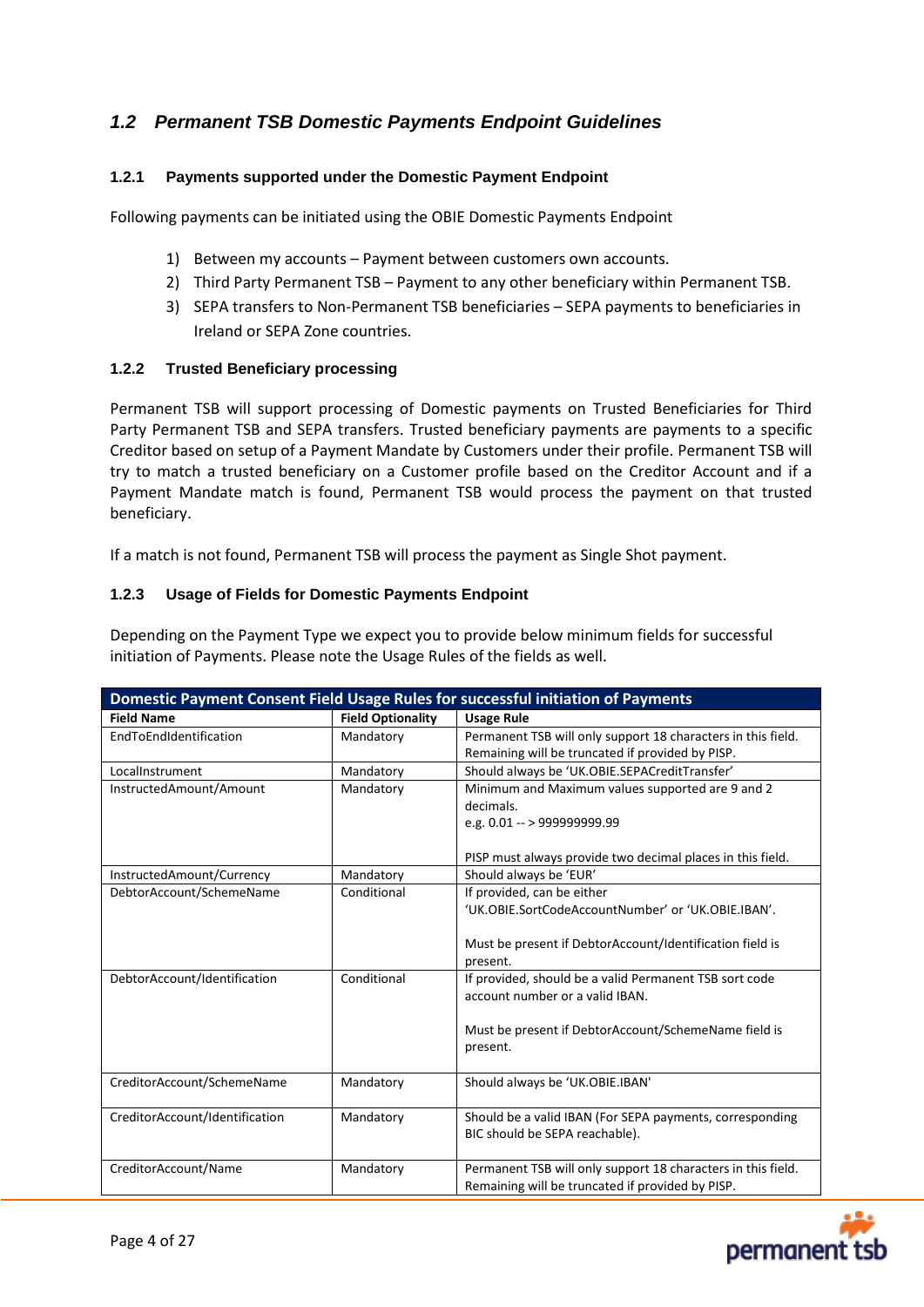| RemittanceInformation/Unstructured | Optional    | Permanent TSB will only support 40 characters in this field. |
|------------------------------------|-------------|--------------------------------------------------------------|
|                                    |             | Remaining will be truncated if provided by PISP.             |
| OBAuthorisation1/AuthorisationType | Conditional | If provided by PISP, this should always be 'Any'.            |
|                                    |             |                                                              |
|                                    |             | Mandatory if Authorisation block is present.                 |

| Domestic Payment Consent Fields not used for Payments processing by Permanent TSB |                          |                                                            |  |  |
|-----------------------------------------------------------------------------------|--------------------------|------------------------------------------------------------|--|--|
| <b>Field/Block Name</b>                                                           | <b>Field Optionality</b> | <b>Usage Rule</b>                                          |  |  |
| InstructionIdentification                                                         | Mandatory                | The field will be accepted from a PISP but will be ignored |  |  |
|                                                                                   |                          | by Permanent TSB. Format should be as per OBIE             |  |  |
|                                                                                   |                          | specifications.                                            |  |  |
| DebtorAccount/SecondaryIdentification                                             | Optional                 | The field will be accepted from a PISP but will be ignored |  |  |
|                                                                                   |                          | by Permanent TSB. Format should be as per OBIE             |  |  |
|                                                                                   |                          | specifications.                                            |  |  |
| CreditorAccount/SecondaryIdentification                                           | Optional                 | The field will be accepted from a PISP but will be ignored |  |  |
|                                                                                   |                          | by Permanent TSB. Format should be as per OBIE             |  |  |
|                                                                                   |                          | specifications.                                            |  |  |
| CreditorPostalAddress Block                                                       | Optional                 | The block and corresponding fields will be accepted from   |  |  |
|                                                                                   |                          | a PISP but will be ignored by Permanent TSB. Format        |  |  |
|                                                                                   |                          | should be as per OBIE specification.                       |  |  |
| RemittanceInformation/Reference                                                   | Optional                 | The field will be accepted from a PISP but will be ignored |  |  |
|                                                                                   |                          | by Permanent TSB. Format should be as per OBIE             |  |  |
|                                                                                   |                          | specifications.                                            |  |  |
|                                                                                   |                          |                                                            |  |  |
|                                                                                   |                          | PISP can provide Remittance information in the             |  |  |
|                                                                                   |                          | Unstructured field.                                        |  |  |
| <b>Risk Block</b>                                                                 | Optional                 | The block and corresponding fields will be accepted from   |  |  |
|                                                                                   |                          | a PISP but will be ignored by Permanent TSB. Format        |  |  |
|                                                                                   |                          | should be as per OBIE specification.                       |  |  |

| Domestic Payment Consent Fields not supported by Permanent TSB |                          |                                                                                                                                 |  |
|----------------------------------------------------------------|--------------------------|---------------------------------------------------------------------------------------------------------------------------------|--|
| <b>Field/Block Name</b>                                        | <b>Field Optionality</b> | <b>Usage Rule</b>                                                                                                               |  |
| Supplementary Data Block                                       | Optional                 | Permanent TSB does not support this block for Domestic<br>Endpoint. If received from PISP, entire request would be<br>rejected. |  |
| OBAuthorisation1/CompletionDateTime                            | Optional                 | Permanent TSB does not support this field for Domestic<br>Endpoint. If received from PISP, entire request would be<br>rejected. |  |

# <span id="page-4-0"></span>**1.2.4 Domestic Payment Consent Response**

Permanent TSB will support all the mandatory fields as per OBIE specifications for consent response. Below are the usage rules for rest of the fields.

| Domestic Payment Consent response fields not provided back by Permanent TSB |                          |                                                           |  |  |
|-----------------------------------------------------------------------------|--------------------------|-----------------------------------------------------------|--|--|
| <b>Field/Block Name</b>                                                     | <b>Field Optionality</b> | <b>Usage Rule</b>                                         |  |  |
| CutOffDateTime                                                              | Optional                 | Permanent TSB will not return this field in the response. |  |  |
| ExpectedExecutionDateTime                                                   | Optional                 | Permanent TSB will not return this field in the response. |  |  |
| ExpectedSettlementDateTime                                                  | Optional                 | Permanent TSB will not return this field in the response. |  |  |
| OBCharge2 - Charges Block                                                   | Optional                 | Permanent TSB will not return this field in the response  |  |  |
|                                                                             |                          | as there are no charges applicable for Domestic           |  |  |
|                                                                             |                          | Payments.                                                 |  |  |

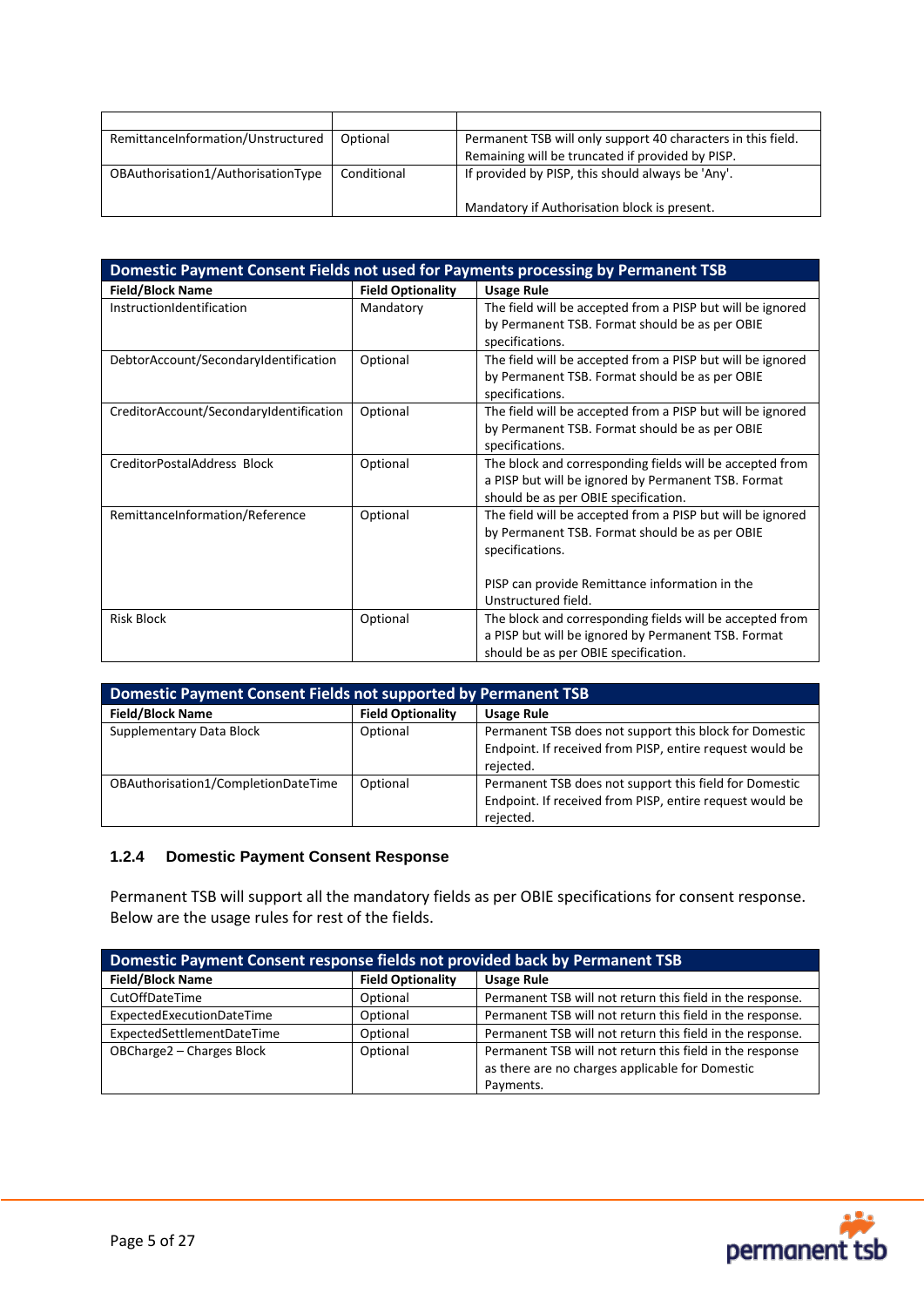# <span id="page-5-0"></span>**1.2.5 Domestic Payment Order Response**

Permanent TSB will support all the mandatory fields as per OBIE specifications for Payment Order response. Below are the usage rules for fields.

| Domestic Payment Order response fields usage rules |                    |                                                                                   |  |  |
|----------------------------------------------------|--------------------|-----------------------------------------------------------------------------------|--|--|
| <b>Field/Block Name</b>                            | <b>Field</b>       | <b>Usage Rule</b>                                                                 |  |  |
|                                                    | <b>Optionality</b> |                                                                                   |  |  |
| <b>Status</b>                                      | Mandatory          | Permanent TSB will provide this information back.                                 |  |  |
|                                                    |                    | - If customers account is successfully debited -                                  |  |  |
|                                                    |                    | Permanent TSB will return                                                         |  |  |
|                                                    |                    | AcceptedSettlementCompleted.                                                      |  |  |
|                                                    |                    | - If further authorisation is required - Permanent TSB                            |  |  |
|                                                    |                    | will return AcceptedSettlementInProcess.                                          |  |  |
|                                                    |                    | - If the payment cannot be processed - Permanent TSB                              |  |  |
|                                                    |                    | will return rejected.                                                             |  |  |
|                                                    |                    |                                                                                   |  |  |
|                                                    |                    | Permanent TSB will never return Pending in this field.                            |  |  |
| ExpectedExecutionDateTime                          | Optional           | Permanent TSB will not return this field in the response.                         |  |  |
| ExpectedSettlementDateTime                         | Optional           | Permanent TSB will not return this field in the response.                         |  |  |
| OBCharge2 - Charges Block                          | Optional           | Permanent TSB will not return this field in the response                          |  |  |
|                                                    |                    | as there are no charges applicable for Domestic                                   |  |  |
|                                                    |                    | Payments.                                                                         |  |  |
| OBMultiAuthorisation1/Status                       | Conditional        | Permanent TSB will be returning this field along with                             |  |  |
|                                                    |                    | the Block if multiauthorisation is required for the                               |  |  |
|                                                    |                    | Payment.                                                                          |  |  |
|                                                    |                    |                                                                                   |  |  |
|                                                    |                    | -Authorised - The payment order will be updated to<br>AcceptedSettlementCompleted |  |  |
|                                                    |                    | -AwaitingFurtherAuthorisation                                                     |  |  |
|                                                    |                    | -Rejected                                                                         |  |  |
| OBMultiAuthorisation1/NumberRequired               | Optional           | Permanent TSB will not return this field in the response.                         |  |  |
| OBMultiAuthorisation1/NumberReceived               | Optional           | Permanent TSB will not return this field in the response.                         |  |  |
| OBMultiAuthorisation1/LastUpdateDateTime           | Optional           | Permanent TSB will not return this field in the response.                         |  |  |
| OBMultiAuthorisation1/ExpirationDateTime           | Optional           | Permanent TSB will not return this field in the response.                         |  |  |

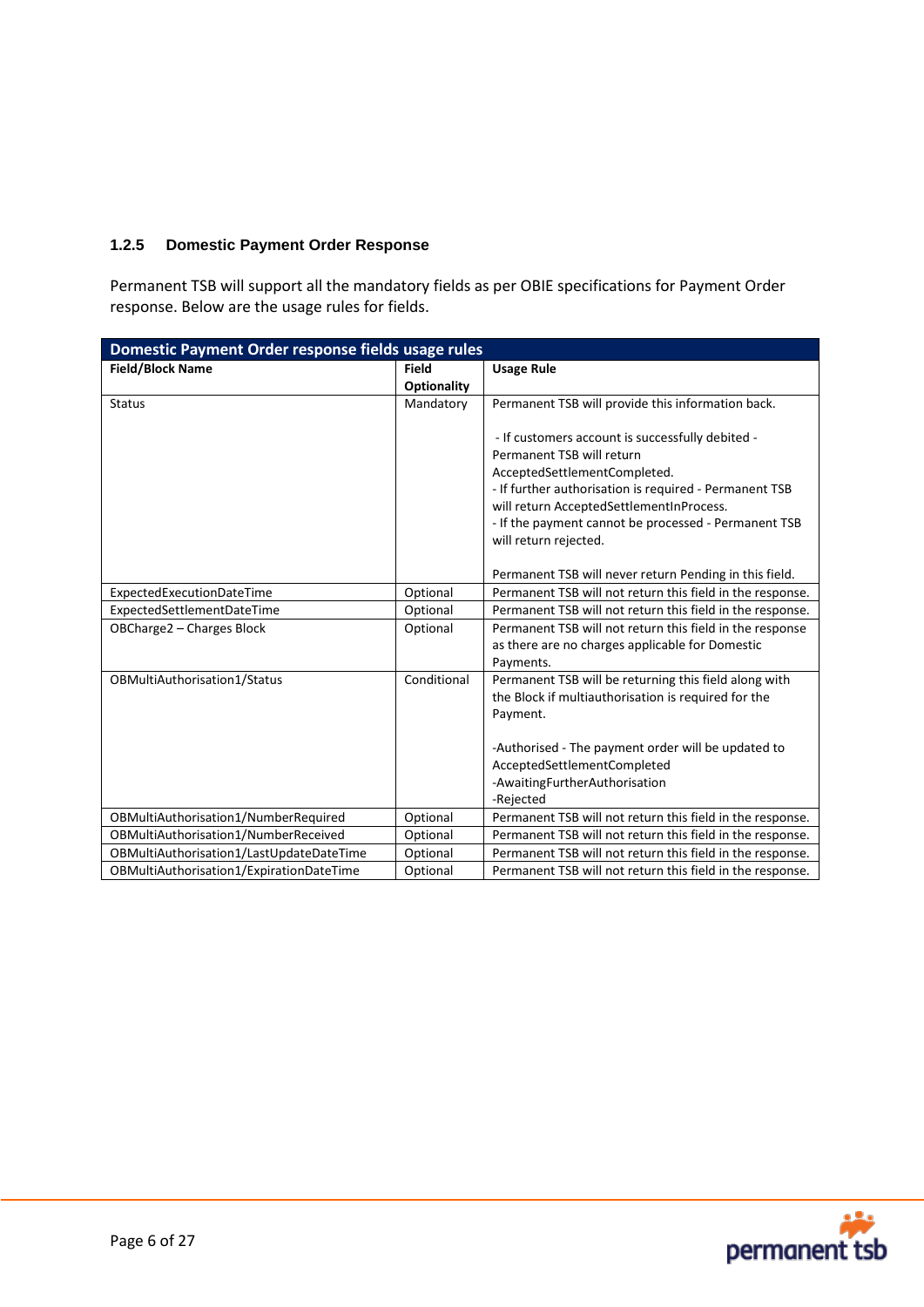# <span id="page-6-0"></span>*1.3 Permanent TSB Domestic Scheduled Payment Endpoint Payments Processing*

# <span id="page-6-1"></span>**1.3.1 Additional Field Usage Rules applicable to Domestic Scheduled payments**

All the rules for processing a Domestic Payment will be applicable for a Domestic Scheduled payment. This section only outlines the additional information which is applicable for Domestic Scheduled Payments.

| <b>Domestic Scheduled Consent additional Field Usage Rules for successful initiation of Payments</b> |                          |                                                                |  |  |
|------------------------------------------------------------------------------------------------------|--------------------------|----------------------------------------------------------------|--|--|
| <b>Field Name</b>                                                                                    | <b>Field Optionality</b> | <b>Usage Rule</b>                                              |  |  |
| Mandatory<br>RequestedExecutionDateTime                                                              |                          | The Requested Execution Date cannot be a date in past.         |  |  |
|                                                                                                      |                          | The Requested Execution Date cannot be more than one month in  |  |  |
|                                                                                                      |                          | future.                                                        |  |  |
|                                                                                                      |                          | ** Please refer cut-off and business day considerations below. |  |  |
| InstructedAmount/Amount                                                                              | Mandatory                | Minimum and Maximum values supported are 7 and 2 decimals.     |  |  |
|                                                                                                      |                          | e.g. $0.01 - 99999999.99$                                      |  |  |
|                                                                                                      |                          | PISP must always provide two decimal places in this field.     |  |  |

### **Cut-off and Business day**

For scheduled payments, Permanent TSB has a cut-off of 18:00 every business day.

Any scheduled payment received before this time on a business day can have earliest Requested Execution Date of Next Business Day.

Any scheduled payment received post this time should have an earliest Requested Execution Date of Next Business Day + 1 Business Day.

PISPs should ensure that they submit the payments with Requested Executed date as per above rules to avoid any rejections of payments.

E.g. Scheduled Payment with Requested Execution Date of next Monday received on Friday at 14:00 will be processed.

E.g. Scheduled Payment with Requested Execution Date of next Monday received on Friday after 18:00 will be rejected. Requested Execution Date should be of next Tuesday in this case.

| <b>Domestic Scheduled Payment - Payment Order Status field</b> |                          |                                                                                                                                                                                                                                                                                 |  |  |
|----------------------------------------------------------------|--------------------------|---------------------------------------------------------------------------------------------------------------------------------------------------------------------------------------------------------------------------------------------------------------------------------|--|--|
| <b>Field Name</b>                                              | <b>Field Optionality</b> | <b>Usage Rule</b>                                                                                                                                                                                                                                                               |  |  |
| <b>Status</b>                                                  | Mandatory                | Permanent TSB will provide this information back.                                                                                                                                                                                                                               |  |  |
|                                                                |                          | - If request is successfully processed - Permanent TSB will return<br>InitiationCompleted.<br>- If further authorisation is required - Permanent TSB will return<br>InitiationPending.<br>- If the request cannot be processed - Permanent TSB will return<br>InitiationFailed. |  |  |

# <span id="page-6-2"></span>*1.4 Permanent TSB Domestic Standing Orders Endpoint Guidelines*

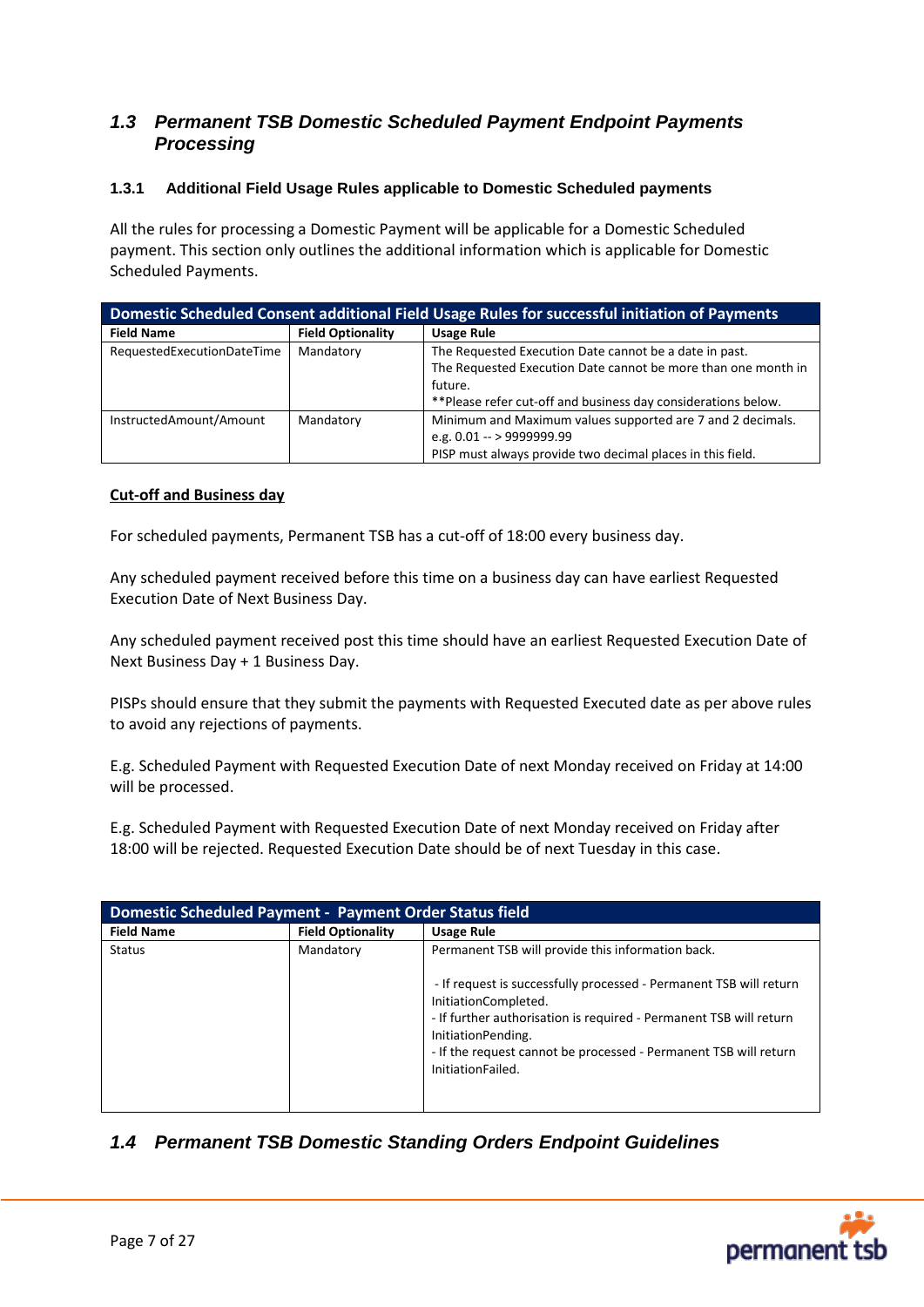# <span id="page-7-0"></span>**1.4.1 Payments supported under the Domestic Standing Order Endpoint**

The following Standing orders can be set up using the OBIE Domestic Standing Order Endpoint

- 1) Between my accounts Internal Standing order between customers own accounts.
- 2) Third Party Permanent TSB Internal Standing order to any other beneficiary within Permanent TSB.
- 3) SEPA transfers to Non-Permanent TSB beneficiaries SEPA Standing Orders to beneficiaries in Ireland or SEPA Zone countries.

### <span id="page-7-1"></span>**1.4.2 Usage of Fields for Domestic Standing Order Endpoint**

Depending on the Payment Type we expect you to provide below minimum fields for successful setup of Standing Orders. Please note the Usage Rules of the fields as well.

|                                |                          | Domestic Standing Order Consent Field Usage Rules for successful setup of Standing Orders             |
|--------------------------------|--------------------------|-------------------------------------------------------------------------------------------------------|
| <b>Field Name</b>              | <b>Field Optionality</b> | <b>Usage Rule</b>                                                                                     |
| Permission                     | Optional                 | Always 'Create'. Will not be used for any payments                                                    |
|                                |                          | processing.                                                                                           |
| Frequency                      | Mandatory                | Weekly - IntrvlWkDay:01:01 (up to 07)                                                                 |
|                                |                          | Fortnightly - IntrvlWkDay:02:01 (up to 07)                                                            |
|                                |                          | Monthly - IntrvlMnthDay:01:01 (up to 31)                                                              |
|                                |                          | Yearly - IntrvlMnthDay:12:01 (up to 31)                                                               |
| Reference                      | Mandatory                | Permanent TSB will only support 18 characters in this                                                 |
|                                |                          | field. Remaining will be truncated if provided by PISP.                                               |
|                                |                          | Should be always numeric                                                                              |
| NumberOfPayments               | Mandatory                | Maximum value supported 999                                                                           |
|                                |                          |                                                                                                       |
| FirstPaymentDateTime           | Mandatory                | The date provided must be in the future. The date                                                     |
|                                |                          | provided shall not allow dates greater than 12 months                                                 |
|                                |                          | in the future.                                                                                        |
|                                |                          |                                                                                                       |
|                                |                          | Should be in line with frequency provided.                                                            |
| FirstPaymentAmount/Amount      | Mandatory                | Permanent TSB will only support maximum of (5+2)                                                      |
|                                |                          | value in this field. E.g. 99999.99                                                                    |
|                                |                          | Permanent TSB will only support maximum values and<br>reject any request which is above those values. |
|                                |                          | PISP must always provide two decimal places in this                                                   |
|                                |                          | field.                                                                                                |
| FirstPaymentAmount/Currency    | Mandatory                | Always EUR                                                                                            |
| DebtorAccount/SchemeName       | Mandatory                | If provided, can be either                                                                            |
|                                |                          | 'UK.OBIE.SortCodeAccountNumber' or 'UK.OBIE.IBAN'.                                                    |
|                                |                          |                                                                                                       |
|                                |                          | Must be present if DebtorAccount/Identification field is                                              |
| DebtorAccount/Identification   | Conditional              | present.<br>If provided, should be a valid Permanent TSB sort code                                    |
|                                |                          | account number or a valid IBAN.                                                                       |
|                                |                          |                                                                                                       |
|                                |                          | Must be present if DebtorACcount/SchemeName field is                                                  |
|                                |                          | present.                                                                                              |
| CreditorAccount/SchemeName     | Mandatory                | Always 'UK.OBIE.IBAN'                                                                                 |
|                                |                          |                                                                                                       |
|                                |                          | Must be present if CreditorAccount/Identification field                                               |
|                                |                          | is present.                                                                                           |
| CreditorAccount/Identification | Mandatory                | Should be a valid IBAN (For SEPA payments,                                                            |

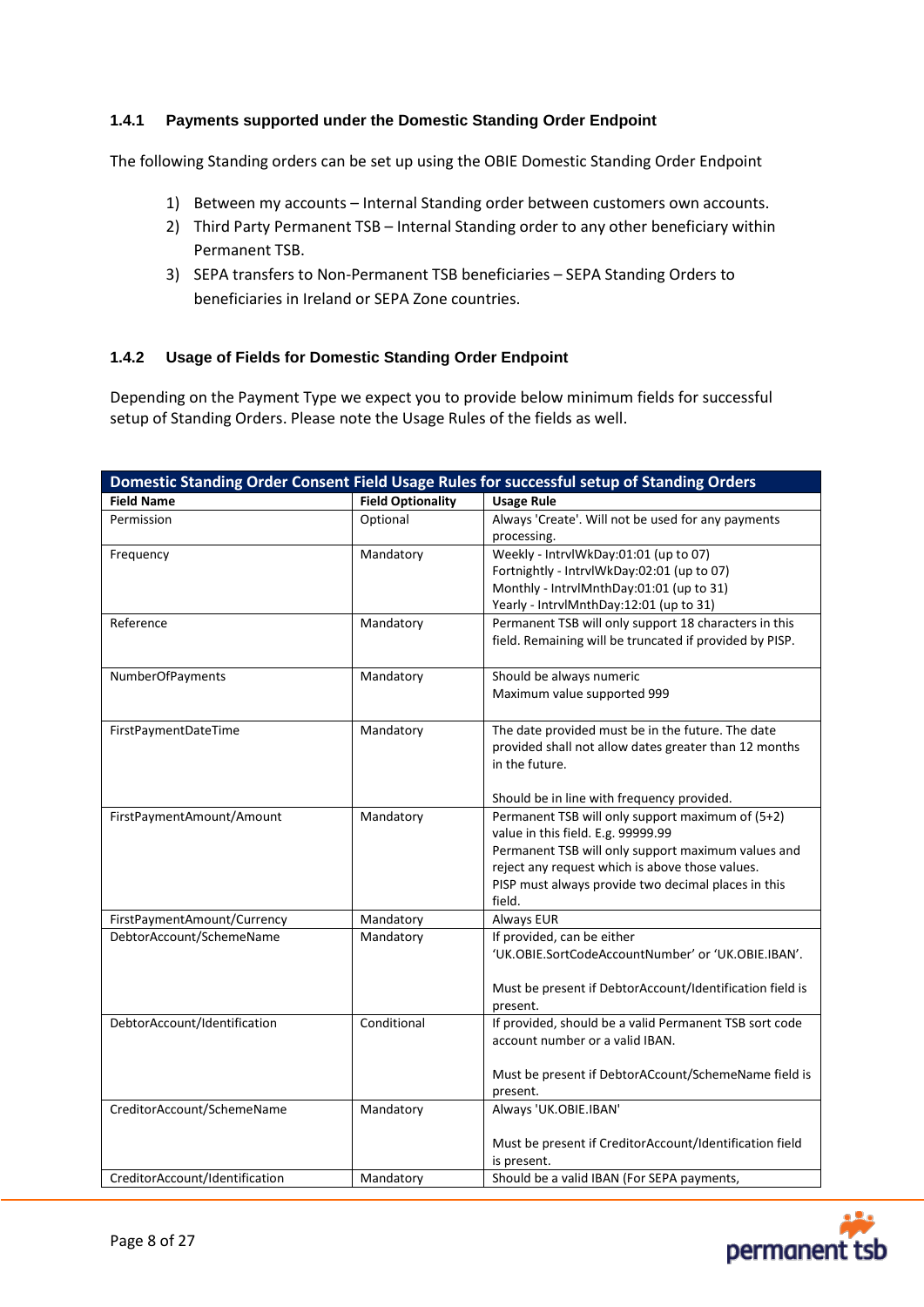|                                                                 |             | corresponding BIC should be SEPA reachable).                                                   |
|-----------------------------------------------------------------|-------------|------------------------------------------------------------------------------------------------|
|                                                                 |             | Must be present if CreditorAccount/Scheme Name field<br>is present.                            |
| CreditorAccount/Name                                            | Mandatory   | Will be used for payment processing                                                            |
|                                                                 |             | The information will be truncated to 18 characters if<br>Permanent TSB receives 70 characters. |
| Supplementary Data/Personal Message<br>(Remittance Information) | Optional    | If provided this field will be used for SEPA Payments<br>Processing.                           |
|                                                                 |             | The information will be truncated to 40 characters if<br>Permanent TSB receives 60 characters. |
|                                                                 |             | Mandatory if Supplementary Data block is present.                                              |
| OBAuthorisation1/Authorisation Type                             | Conditional | If provided by PISP, this should always have 'Any'                                             |
|                                                                 |             | Mandatory if Authorisation block is present                                                    |

| <b>Field/Block Name</b><br><b>Field Optionality</b><br><b>Usage Rule</b><br>The field will be accepted from a PISP but will be ignored<br>RecurringPaymentDateTime<br>Optional<br>by Permanent TSB. Format should be as per OBIE<br>specifications.<br>The field will be accepted from a PISP but will be ignored<br>Optional<br>FinalPaymentDateTime<br>by Permanent TSB. Format should be as per OBIE<br>specifications.<br>The field will be accepted from a PISP but will be ignored<br>RecurringPaymentAmount/Amount<br>Optional<br>by Permanent TSB. Format should be as per OBIE<br>specifications.<br>If used, PISP must provide two decimal places in this<br>field.<br>The field will be accepted from a PISP but will be ignored<br>Optional<br>RecurringPaymentAmount/Currency<br>by Permanent TSB. Format should be as per OBIE<br>specifications.<br>The field will be accepted from a PISP but will be ignored<br>Optional<br>FinalPaymentAmount/Amount<br>by Permanent TSB. Format should be as per OBIE<br>specifications.<br>If used, PISP must provide two decimal places in this<br>field.<br>The field will be accepted from a PISP but will be ignored<br>FinalPaymentAmount/Currency<br>Optional<br>by Permanent TSB. Format should be as per OBIE<br>specifications.<br>The field will be accepted from a PISP but will be ignored<br>DebtorAccount/Name<br>Optional<br>by Permanent TSB. Format should be as per OBIE<br>specifications.<br>The field will be accepted from a PISP but will be ignored<br>DebtorAccount/SecondaryIdentification<br>Optional<br>by Permanent TSB. Format should be as per OBIE<br>specifications.<br>The field will be accepted from a PISP but will be ignored<br>CreditorAccount/SecondaryIdentification<br>Optional<br>by Permanent TSB. Format should be as per OBIE | Domestic Standing Order Consent Fields not used for Payments processing by Permanent TSB |  |                     |  |
|----------------------------------------------------------------------------------------------------------------------------------------------------------------------------------------------------------------------------------------------------------------------------------------------------------------------------------------------------------------------------------------------------------------------------------------------------------------------------------------------------------------------------------------------------------------------------------------------------------------------------------------------------------------------------------------------------------------------------------------------------------------------------------------------------------------------------------------------------------------------------------------------------------------------------------------------------------------------------------------------------------------------------------------------------------------------------------------------------------------------------------------------------------------------------------------------------------------------------------------------------------------------------------------------------------------------------------------------------------------------------------------------------------------------------------------------------------------------------------------------------------------------------------------------------------------------------------------------------------------------------------------------------------------------------------------------------------------------------------------------------------------------------------------------------------------------------------|------------------------------------------------------------------------------------------|--|---------------------|--|
|                                                                                                                                                                                                                                                                                                                                                                                                                                                                                                                                                                                                                                                                                                                                                                                                                                                                                                                                                                                                                                                                                                                                                                                                                                                                                                                                                                                                                                                                                                                                                                                                                                                                                                                                                                                                                                  |                                                                                          |  |                     |  |
|                                                                                                                                                                                                                                                                                                                                                                                                                                                                                                                                                                                                                                                                                                                                                                                                                                                                                                                                                                                                                                                                                                                                                                                                                                                                                                                                                                                                                                                                                                                                                                                                                                                                                                                                                                                                                                  |                                                                                          |  |                     |  |
|                                                                                                                                                                                                                                                                                                                                                                                                                                                                                                                                                                                                                                                                                                                                                                                                                                                                                                                                                                                                                                                                                                                                                                                                                                                                                                                                                                                                                                                                                                                                                                                                                                                                                                                                                                                                                                  |                                                                                          |  |                     |  |
|                                                                                                                                                                                                                                                                                                                                                                                                                                                                                                                                                                                                                                                                                                                                                                                                                                                                                                                                                                                                                                                                                                                                                                                                                                                                                                                                                                                                                                                                                                                                                                                                                                                                                                                                                                                                                                  |                                                                                          |  |                     |  |
|                                                                                                                                                                                                                                                                                                                                                                                                                                                                                                                                                                                                                                                                                                                                                                                                                                                                                                                                                                                                                                                                                                                                                                                                                                                                                                                                                                                                                                                                                                                                                                                                                                                                                                                                                                                                                                  |                                                                                          |  |                     |  |
|                                                                                                                                                                                                                                                                                                                                                                                                                                                                                                                                                                                                                                                                                                                                                                                                                                                                                                                                                                                                                                                                                                                                                                                                                                                                                                                                                                                                                                                                                                                                                                                                                                                                                                                                                                                                                                  |                                                                                          |  |                     |  |
|                                                                                                                                                                                                                                                                                                                                                                                                                                                                                                                                                                                                                                                                                                                                                                                                                                                                                                                                                                                                                                                                                                                                                                                                                                                                                                                                                                                                                                                                                                                                                                                                                                                                                                                                                                                                                                  |                                                                                          |  |                     |  |
|                                                                                                                                                                                                                                                                                                                                                                                                                                                                                                                                                                                                                                                                                                                                                                                                                                                                                                                                                                                                                                                                                                                                                                                                                                                                                                                                                                                                                                                                                                                                                                                                                                                                                                                                                                                                                                  |                                                                                          |  |                     |  |
|                                                                                                                                                                                                                                                                                                                                                                                                                                                                                                                                                                                                                                                                                                                                                                                                                                                                                                                                                                                                                                                                                                                                                                                                                                                                                                                                                                                                                                                                                                                                                                                                                                                                                                                                                                                                                                  |                                                                                          |  |                     |  |
|                                                                                                                                                                                                                                                                                                                                                                                                                                                                                                                                                                                                                                                                                                                                                                                                                                                                                                                                                                                                                                                                                                                                                                                                                                                                                                                                                                                                                                                                                                                                                                                                                                                                                                                                                                                                                                  |                                                                                          |  |                     |  |
|                                                                                                                                                                                                                                                                                                                                                                                                                                                                                                                                                                                                                                                                                                                                                                                                                                                                                                                                                                                                                                                                                                                                                                                                                                                                                                                                                                                                                                                                                                                                                                                                                                                                                                                                                                                                                                  |                                                                                          |  |                     |  |
|                                                                                                                                                                                                                                                                                                                                                                                                                                                                                                                                                                                                                                                                                                                                                                                                                                                                                                                                                                                                                                                                                                                                                                                                                                                                                                                                                                                                                                                                                                                                                                                                                                                                                                                                                                                                                                  |                                                                                          |  |                     |  |
|                                                                                                                                                                                                                                                                                                                                                                                                                                                                                                                                                                                                                                                                                                                                                                                                                                                                                                                                                                                                                                                                                                                                                                                                                                                                                                                                                                                                                                                                                                                                                                                                                                                                                                                                                                                                                                  |                                                                                          |  |                     |  |
|                                                                                                                                                                                                                                                                                                                                                                                                                                                                                                                                                                                                                                                                                                                                                                                                                                                                                                                                                                                                                                                                                                                                                                                                                                                                                                                                                                                                                                                                                                                                                                                                                                                                                                                                                                                                                                  |                                                                                          |  |                     |  |
|                                                                                                                                                                                                                                                                                                                                                                                                                                                                                                                                                                                                                                                                                                                                                                                                                                                                                                                                                                                                                                                                                                                                                                                                                                                                                                                                                                                                                                                                                                                                                                                                                                                                                                                                                                                                                                  |                                                                                          |  |                     |  |
|                                                                                                                                                                                                                                                                                                                                                                                                                                                                                                                                                                                                                                                                                                                                                                                                                                                                                                                                                                                                                                                                                                                                                                                                                                                                                                                                                                                                                                                                                                                                                                                                                                                                                                                                                                                                                                  |                                                                                          |  |                     |  |
|                                                                                                                                                                                                                                                                                                                                                                                                                                                                                                                                                                                                                                                                                                                                                                                                                                                                                                                                                                                                                                                                                                                                                                                                                                                                                                                                                                                                                                                                                                                                                                                                                                                                                                                                                                                                                                  |                                                                                          |  |                     |  |
|                                                                                                                                                                                                                                                                                                                                                                                                                                                                                                                                                                                                                                                                                                                                                                                                                                                                                                                                                                                                                                                                                                                                                                                                                                                                                                                                                                                                                                                                                                                                                                                                                                                                                                                                                                                                                                  |                                                                                          |  |                     |  |
|                                                                                                                                                                                                                                                                                                                                                                                                                                                                                                                                                                                                                                                                                                                                                                                                                                                                                                                                                                                                                                                                                                                                                                                                                                                                                                                                                                                                                                                                                                                                                                                                                                                                                                                                                                                                                                  |                                                                                          |  |                     |  |
|                                                                                                                                                                                                                                                                                                                                                                                                                                                                                                                                                                                                                                                                                                                                                                                                                                                                                                                                                                                                                                                                                                                                                                                                                                                                                                                                                                                                                                                                                                                                                                                                                                                                                                                                                                                                                                  |                                                                                          |  |                     |  |
|                                                                                                                                                                                                                                                                                                                                                                                                                                                                                                                                                                                                                                                                                                                                                                                                                                                                                                                                                                                                                                                                                                                                                                                                                                                                                                                                                                                                                                                                                                                                                                                                                                                                                                                                                                                                                                  |                                                                                          |  |                     |  |
|                                                                                                                                                                                                                                                                                                                                                                                                                                                                                                                                                                                                                                                                                                                                                                                                                                                                                                                                                                                                                                                                                                                                                                                                                                                                                                                                                                                                                                                                                                                                                                                                                                                                                                                                                                                                                                  |                                                                                          |  |                     |  |
|                                                                                                                                                                                                                                                                                                                                                                                                                                                                                                                                                                                                                                                                                                                                                                                                                                                                                                                                                                                                                                                                                                                                                                                                                                                                                                                                                                                                                                                                                                                                                                                                                                                                                                                                                                                                                                  |                                                                                          |  |                     |  |
|                                                                                                                                                                                                                                                                                                                                                                                                                                                                                                                                                                                                                                                                                                                                                                                                                                                                                                                                                                                                                                                                                                                                                                                                                                                                                                                                                                                                                                                                                                                                                                                                                                                                                                                                                                                                                                  |                                                                                          |  |                     |  |
|                                                                                                                                                                                                                                                                                                                                                                                                                                                                                                                                                                                                                                                                                                                                                                                                                                                                                                                                                                                                                                                                                                                                                                                                                                                                                                                                                                                                                                                                                                                                                                                                                                                                                                                                                                                                                                  |                                                                                          |  |                     |  |
|                                                                                                                                                                                                                                                                                                                                                                                                                                                                                                                                                                                                                                                                                                                                                                                                                                                                                                                                                                                                                                                                                                                                                                                                                                                                                                                                                                                                                                                                                                                                                                                                                                                                                                                                                                                                                                  |                                                                                          |  |                     |  |
|                                                                                                                                                                                                                                                                                                                                                                                                                                                                                                                                                                                                                                                                                                                                                                                                                                                                                                                                                                                                                                                                                                                                                                                                                                                                                                                                                                                                                                                                                                                                                                                                                                                                                                                                                                                                                                  |                                                                                          |  |                     |  |
|                                                                                                                                                                                                                                                                                                                                                                                                                                                                                                                                                                                                                                                                                                                                                                                                                                                                                                                                                                                                                                                                                                                                                                                                                                                                                                                                                                                                                                                                                                                                                                                                                                                                                                                                                                                                                                  |                                                                                          |  |                     |  |
|                                                                                                                                                                                                                                                                                                                                                                                                                                                                                                                                                                                                                                                                                                                                                                                                                                                                                                                                                                                                                                                                                                                                                                                                                                                                                                                                                                                                                                                                                                                                                                                                                                                                                                                                                                                                                                  |                                                                                          |  |                     |  |
|                                                                                                                                                                                                                                                                                                                                                                                                                                                                                                                                                                                                                                                                                                                                                                                                                                                                                                                                                                                                                                                                                                                                                                                                                                                                                                                                                                                                                                                                                                                                                                                                                                                                                                                                                                                                                                  |                                                                                          |  |                     |  |
| specifications.                                                                                                                                                                                                                                                                                                                                                                                                                                                                                                                                                                                                                                                                                                                                                                                                                                                                                                                                                                                                                                                                                                                                                                                                                                                                                                                                                                                                                                                                                                                                                                                                                                                                                                                                                                                                                  |                                                                                          |  |                     |  |
| Permanent TSB will accept the entire block, do format<br><b>Risk Block</b><br>Optional                                                                                                                                                                                                                                                                                                                                                                                                                                                                                                                                                                                                                                                                                                                                                                                                                                                                                                                                                                                                                                                                                                                                                                                                                                                                                                                                                                                                                                                                                                                                                                                                                                                                                                                                           |                                                                                          |  |                     |  |
| validations but will not use any of the information for                                                                                                                                                                                                                                                                                                                                                                                                                                                                                                                                                                                                                                                                                                                                                                                                                                                                                                                                                                                                                                                                                                                                                                                                                                                                                                                                                                                                                                                                                                                                                                                                                                                                                                                                                                          |                                                                                          |  |                     |  |
|                                                                                                                                                                                                                                                                                                                                                                                                                                                                                                                                                                                                                                                                                                                                                                                                                                                                                                                                                                                                                                                                                                                                                                                                                                                                                                                                                                                                                                                                                                                                                                                                                                                                                                                                                                                                                                  |                                                                                          |  | payment processing. |  |

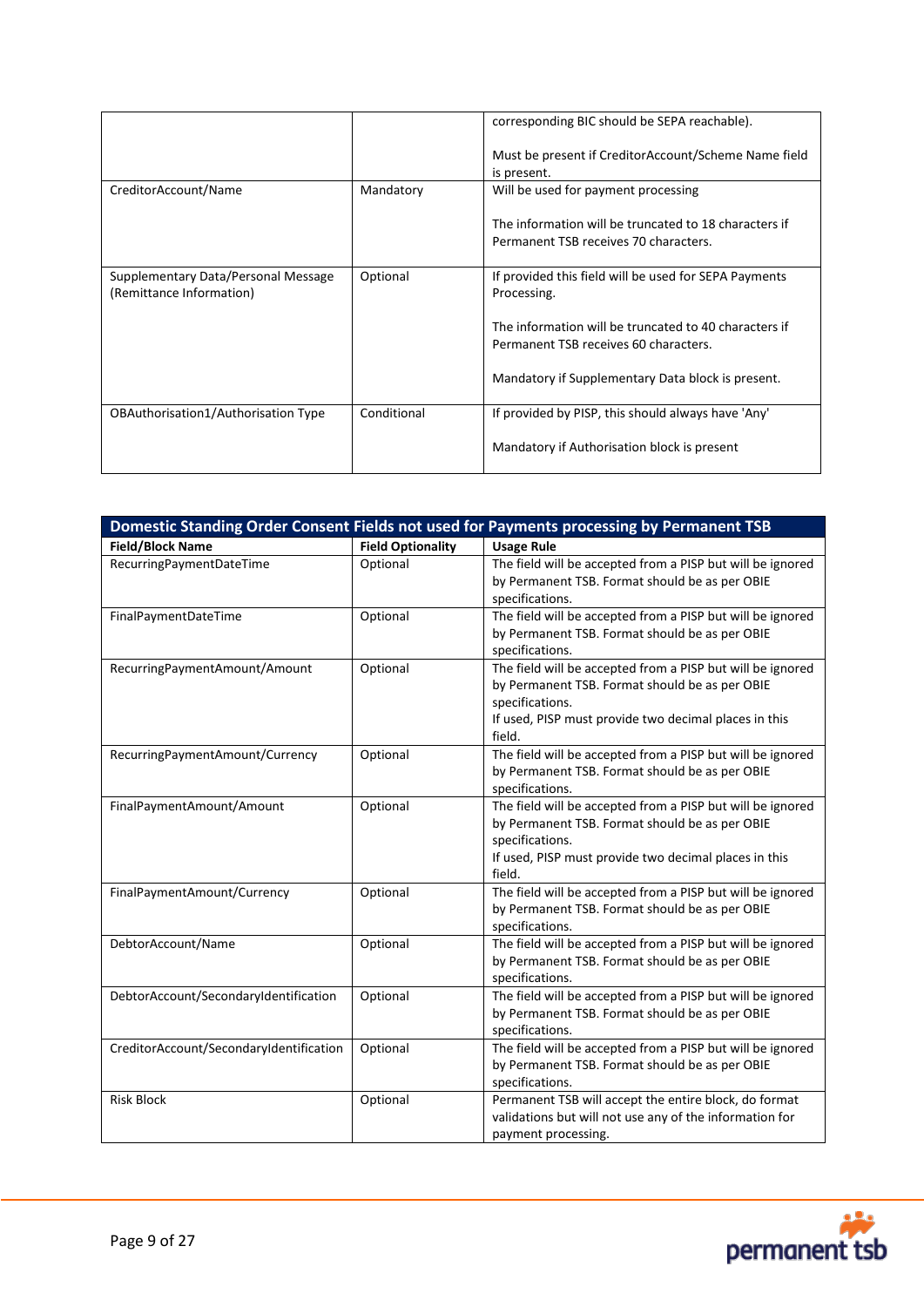| Domestic Standing Order Consent Fields not supported by Permanent TSB |                          |                                                                        |  |
|-----------------------------------------------------------------------|--------------------------|------------------------------------------------------------------------|--|
| <b>Field/Block Name</b>                                               | <b>Field Optionality</b> | <b>Usage Rule</b>                                                      |  |
| OBAuthorisation1/CompletionDateTime                                   | Optional                 | Permanent TSB will reject any request which has this<br>field present. |  |

**Note:-**

Where the debiting accounts requires multiple authorisations, the Standing order must be authorised before the first payment due date.

# <span id="page-9-0"></span>**1.4.3 Domestic Standing Order Consent Response**

Permanent TSB will support all the mandatory fields as per OBIE specifications for consent response. Below are the usage rules for the fields.

| Domestic Standing Order Consent response fields not provided back by Permanent TSB |                          |                                                                                                                                 |  |
|------------------------------------------------------------------------------------|--------------------------|---------------------------------------------------------------------------------------------------------------------------------|--|
| <b>Field/Block Name</b>                                                            | <b>Field Optionality</b> | <b>Usage Rule</b>                                                                                                               |  |
| CutOffDateTime                                                                     | Optional                 | Permanent TSB will not return this field in the response.                                                                       |  |
| OBCharge2 - Charges Block                                                          | Optional                 | Permanent TSB will not return this field in the response<br>as there are no charges applicable for setup of Standing<br>Orders. |  |

#### <span id="page-9-1"></span>**1.4.4 Domestic Standing Order- Order Response**

Permanent TSB will support all the mandatory fields as per OBIE specifications for Domestic Standing Order response. Below are the usage rules for the fields.

| Domestic Standing Order - Order response fields not provided back by Permanent TSB |                          |                                                                                                                          |  |
|------------------------------------------------------------------------------------|--------------------------|--------------------------------------------------------------------------------------------------------------------------|--|
| <b>Field/Block Name</b>                                                            | <b>Field Optionality</b> | <b>Usage Rule</b>                                                                                                        |  |
| <b>Status</b>                                                                      | Mandatory                | Permanent TSB will provide this information back.                                                                        |  |
|                                                                                    |                          | - If request is successfully processed - Permanent TSB<br>will return InitiationCompleted.                               |  |
|                                                                                    |                          | - If further authorisation is required - Permanent TSB<br>will return InitiationPending.                                 |  |
|                                                                                    |                          | - If the request cannot be processed - Permanent TSB<br>will return InitiationFailed.                                    |  |
| OBMultiAuthorisation1/Status                                                       | Conditional              | Permanent TSB will be returning this field along with<br>the Block if multiauthorisation is required for the<br>Payment. |  |
|                                                                                    |                          | -Authorised - The standing order will be updated to<br>InitiationCompleted                                               |  |
|                                                                                    |                          | -AwaitingFurtherAuthorisation                                                                                            |  |
|                                                                                    |                          | -Rejected - The standing order will be updated to                                                                        |  |
|                                                                                    |                          | InitiationFailed.                                                                                                        |  |
| OBMultiAuthorisation1/NumberRequired                                               | Optional                 | Permanent TSB will not return this field in the response.                                                                |  |
| OBMultiAuthorisation1/NumberReceived                                               | Optional                 | Permanent TSB will not return this field in the response.                                                                |  |
| OBMultiAuthorisation1/LastUpdateDateTi                                             | Optional                 | Permanent TSB will not return this field in the response.                                                                |  |
| me                                                                                 |                          |                                                                                                                          |  |

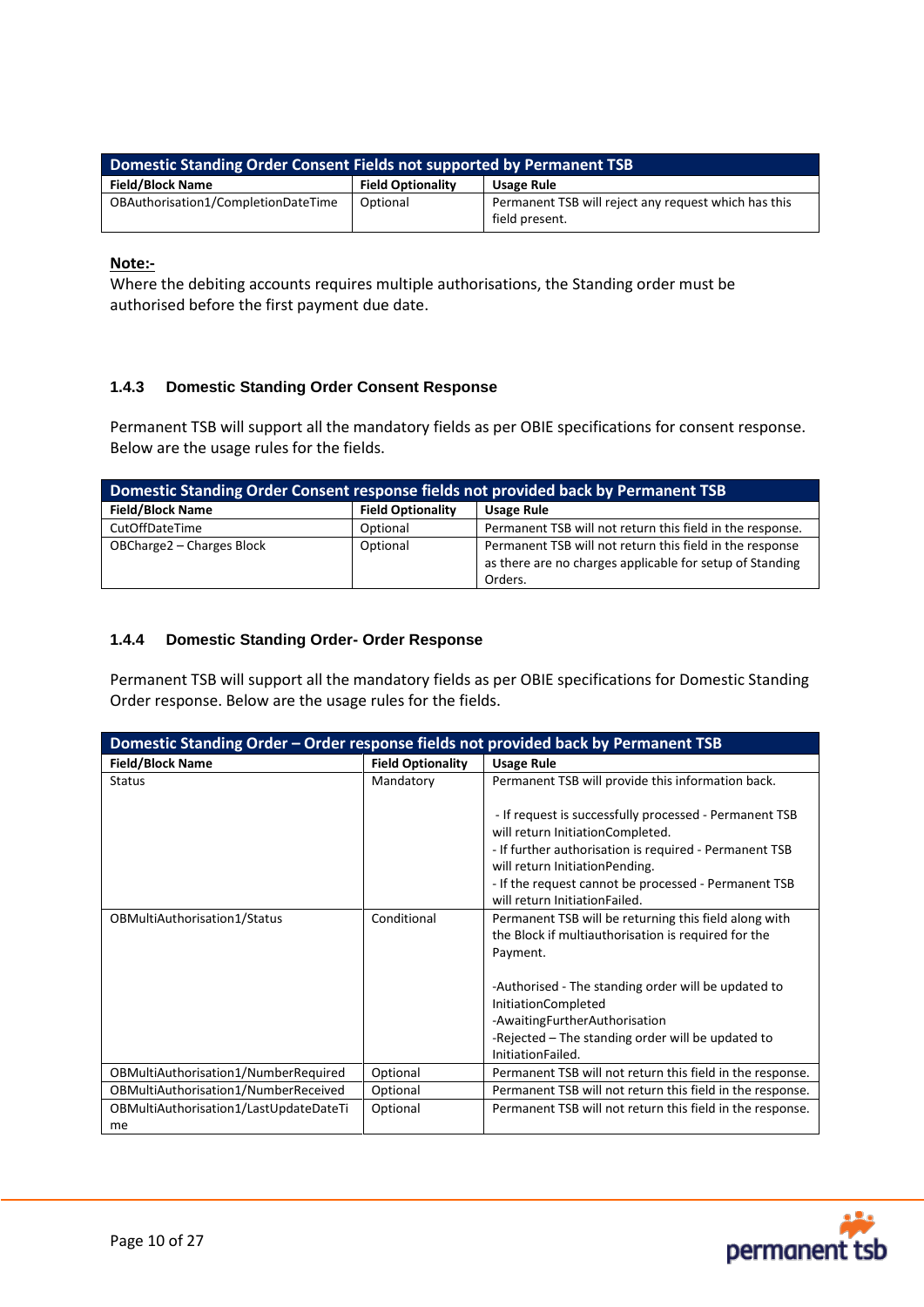# <span id="page-10-0"></span>*1.5 Permanent TSB International Payments Endpoint Guidelines*

# <span id="page-10-1"></span>**1.5.1 Payments supported under the International Payments Endpoint**

Permanent TSB will be supporting the SWIFT International transfers under the International Payments Endpoint.

#### <span id="page-10-2"></span>**1.5.2 Trusted Beneficiary processing**

Permanent TSB will support processing of International SWIFT payments only if a Trusted Beneficiary is setup with Permanent TSB using the existing SWIFT Mandate process. Permanent TSB will try to match a trusted beneficiary based on the Debtor Account, Creditor Account, Instructed Amount Currency, Charge Bearer and Creditor Country and if a match is found, Permanent TSB would process the payment.

If a match is not found, Permanent TSB will reject the payment.

#### <span id="page-10-3"></span>**1.5.3 Usage of Fields for International Payments Endpoint**

For International SWIFT Payments, Permanent TSB expects you to provide below minimum fields for successful initiation of Payments. Please note the Usage Rules of the fields as well.

| International Payment Consent Field Usage Rules for successful initiation of Payments |                                    |                                                                                                                                                                                                                                                                                                                     |  |
|---------------------------------------------------------------------------------------|------------------------------------|---------------------------------------------------------------------------------------------------------------------------------------------------------------------------------------------------------------------------------------------------------------------------------------------------------------------|--|
| <b>Field Name</b>                                                                     | <b>Field</b><br><b>Optionality</b> | <b>Usage Rule</b>                                                                                                                                                                                                                                                                                                   |  |
| EndToEndIdentification                                                                | Mandatory                          | This field is required for payment processing. Format should be<br>as per OBIE specifications.                                                                                                                                                                                                                      |  |
| LocalInstrument                                                                       | Mandatory                          | Should always be 'UK.OBIE.SEPACreditTransfer'                                                                                                                                                                                                                                                                       |  |
| InstructionPriority                                                                   | Mandatory                          | Should always be 'Normal'                                                                                                                                                                                                                                                                                           |  |
| ChargeBearer                                                                          | Mandatory                          | Should be any of -<br>'BorneByCreditor'<br>'BorneByDebtor'<br>'Shared'                                                                                                                                                                                                                                              |  |
|                                                                                       |                                    | Will be used to match a trusted beneficiary (SWIFT Mandate)                                                                                                                                                                                                                                                         |  |
| CurrencyofTransfer                                                                    | Mandatory                          | Should always be same as InstructedAmount/Amount/Currency.                                                                                                                                                                                                                                                          |  |
| InstructedAmount/Amount                                                               | Mandatory                          | Minimum and Maximum values supported are 9 and 2 decimals.<br>e.g. 1.00 -- > 999999999.99<br>If used, PISP must provide two decimal places in this field.<br>Amount can't be less than 1.00<br>JPY currency must have two zeros for cents, as there are no<br>cents in JPY - ".00"<br>Must match CurrencyOfTransfer |  |
| InstructedAmount/Currency                                                             | Mandatory                          | This should be a valid supported currency from below values.<br>AUD/CAD/CZK/DKK/EUR/GBP/JPY/NOK/NZD/PLN/SEK/SGD/USD<br>/ZAR<br>Will be used to match a trusted beneficiary.                                                                                                                                         |  |
| ExchangeRateInformation/RateType                                                      | Conditional                        | If provided, should always be 'Actual'.                                                                                                                                                                                                                                                                             |  |
| DebtorAccount/SchemeName                                                              | Conditional                        | If provided, can be either 'UK.OBIE.SortCodeAccountNumber' or<br>'UK.OBIE.IBAN'.<br>Must be present if DebtorAccount/Identification field is present.                                                                                                                                                               |  |
| DebtorAccount/Identification                                                          | Conditional                        | If provided, should be a valid Permanent TSB sort code account<br>number or a valid IBAN.                                                                                                                                                                                                                           |  |

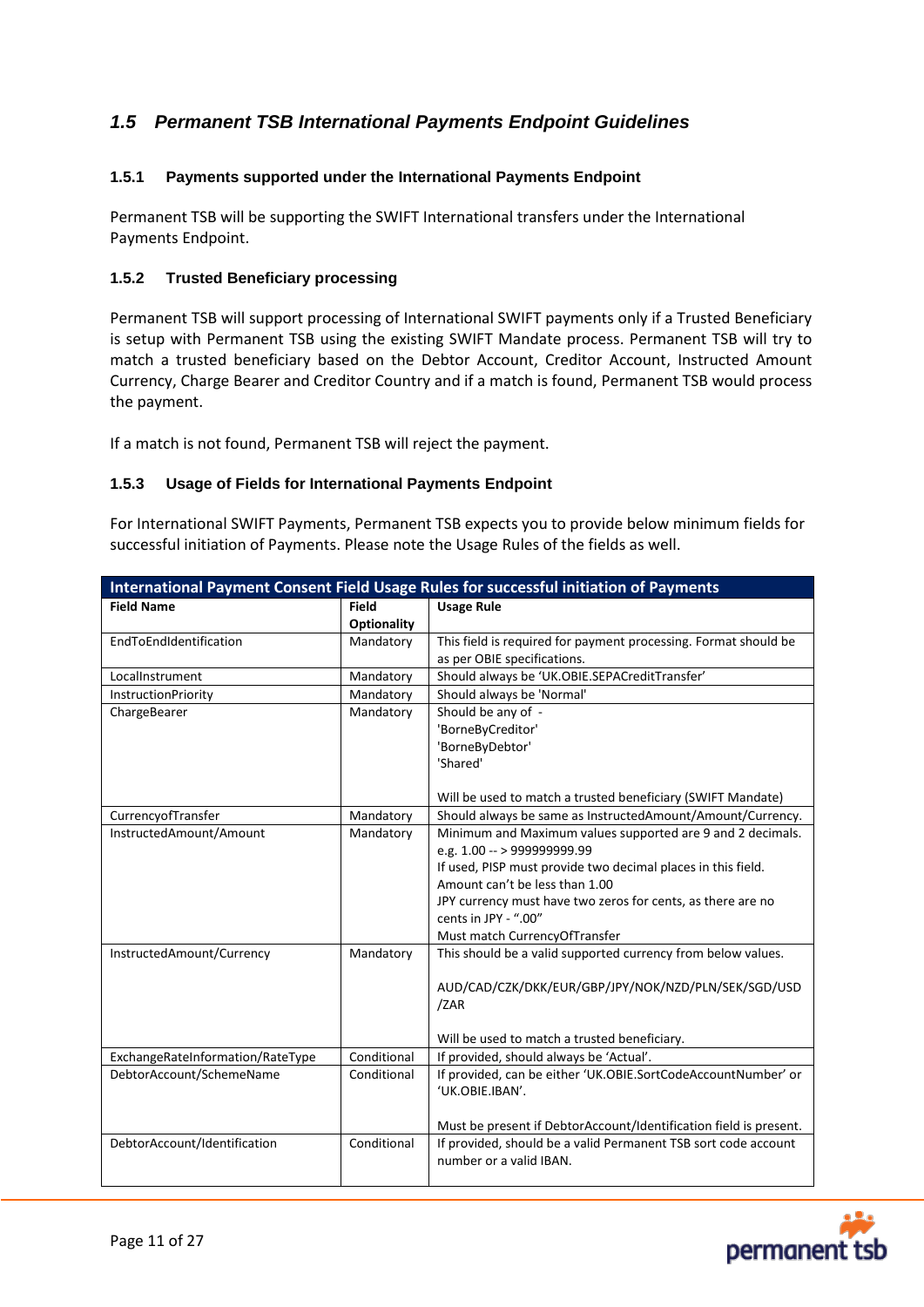|                                    |             | Must be present if DebtorAccount/SchemeName field is present.                                                                                                                                                                       |
|------------------------------------|-------------|-------------------------------------------------------------------------------------------------------------------------------------------------------------------------------------------------------------------------------------|
|                                    |             | Will be used to match a trusted beneficiary.                                                                                                                                                                                        |
| Creditor/PostalAddress/Country     | Mandatory   | This field should contain a valid country code to which Payment<br>is to be sent.                                                                                                                                                   |
|                                    |             | Will be used to match a trusted beneficiary.                                                                                                                                                                                        |
| CreditorAccount/SchemeName         | Mandatory   | This field should contain 'UK.OBIE.IBAN' or 'UK.OBIE.BBAN' or<br>'UK.OBIE.SortCodeAccountNumber' for countries that do not<br>offer IBAN.<br>'UK.OBIE.BBAN' supports letters, numbers and the following<br>characters -: $()$ ., '+ |
| CreditorAccount/Identification     | Mandatory   | Should be a valid IBAN, BBAN or Sort code Account Number.<br>This will be used to match trusted beneficiary.<br>Sort code Account Number must be 14 digits in length.                                                               |
| OBAuthorisation1/AuthorisationType | Conditional | If provided by PISP, this should always be 'Any'.                                                                                                                                                                                   |
|                                    |             | Mandatory if Authorisation block is present.                                                                                                                                                                                        |

| International Payment Consent Fields not used for Payments processing by Permanent TSB |                          |                                                                                                                                                                                                                                                                                                 |  |  |
|----------------------------------------------------------------------------------------|--------------------------|-------------------------------------------------------------------------------------------------------------------------------------------------------------------------------------------------------------------------------------------------------------------------------------------------|--|--|
| <b>Field/Block Name</b>                                                                | <b>Field Optionality</b> | <b>Usage Rule</b>                                                                                                                                                                                                                                                                               |  |  |
| InstructionIdentification                                                              | Mandatory                | The field will be accepted from a PISP but will be ignored<br>by Permanent TSB. Format should be as per OBIE<br>specifications.                                                                                                                                                                 |  |  |
| Purpose                                                                                | Optional                 | The field will be accepted from a PISP but will be ignored<br>by Permanent TSB. Format should be as per OBIE<br>specifications.                                                                                                                                                                 |  |  |
| ExchangeRateInformation/UnitCurrency                                                   | Conditional              | If provided will always be 'EUR'                                                                                                                                                                                                                                                                |  |  |
| DebtorAccount/Name                                                                     | Optional                 | The field will be accepted from a PISP but will be ignored<br>by Permanent TSB. Format should be as per OBIE<br>specifications.                                                                                                                                                                 |  |  |
| DebtorAccount/SecondaryIdentification                                                  | Optional                 | The field will be accepted from a PISP but will be ignored<br>by Permanent TSB. Format should be as per OBIE<br>specifications.                                                                                                                                                                 |  |  |
| CreditorAccount/SecondaryIdentification                                                | Optional                 | The field will be accepted from a PISP but will be ignored<br>by Permanent TSB. Format should be as per OBIE<br>specifications.                                                                                                                                                                 |  |  |
| Creditor/Name                                                                          | Optional                 | The field will be accepted from a PISP but will be ignored<br>by Permanent TSB. Format should be as per OBIE<br>specifications.<br>Permanent TSB will use the information from the trusted<br>beneficiary when processing the payment.                                                          |  |  |
| CreditorPostalAddress Block (All fields<br>barring Country) *                          | Optional                 | The block and corresponding fields (*All fields barring<br>Country) will be accepted from a PISP but will be ignored<br>by Permanent TSB. Format should be as per OBIE<br>specification.<br>Permanent TSB will use the information from the trusted<br>beneficiary when processing the payment. |  |  |
| Creditor Agent Block                                                                   | Optional                 | The block and corresponding fields will be accepted from<br>a PISP but will be ignored by Permanent TSB. Format<br>should be as per OBIE specification.<br>Permanent TSB will use the information from the trusted<br>beneficiary when processing the payment.                                  |  |  |
| Creditor Agent Postal Address Block                                                    | Optional                 | The block and corresponding fields will be accepted from<br>a PISP but will be ignored by Permanent TSB. Format<br>should be as per OBIE specification.                                                                                                                                         |  |  |

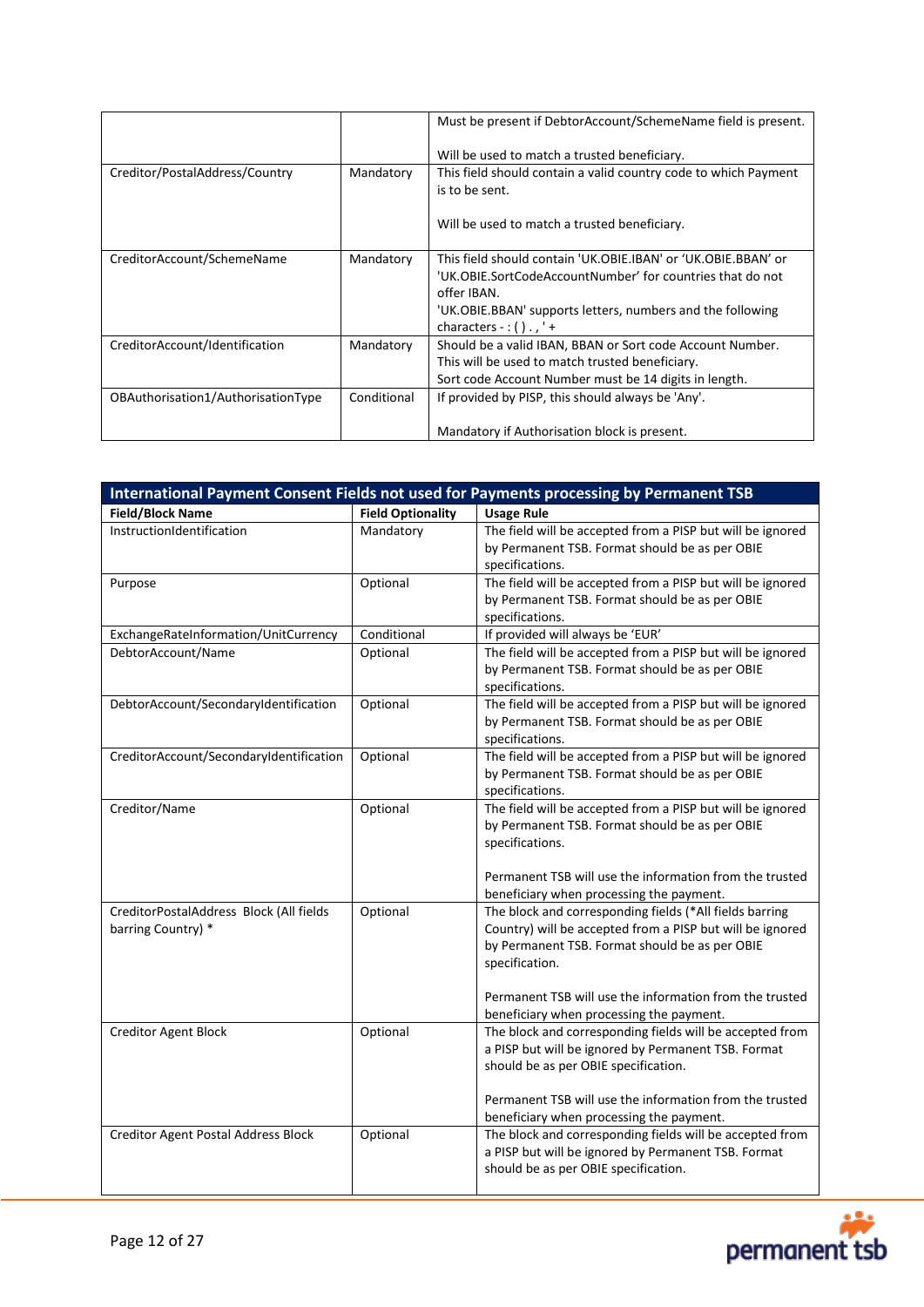|                                    |          | Permanent TSB will use the information from the trusted    |
|------------------------------------|----------|------------------------------------------------------------|
|                                    |          | beneficiary when processing the payment.                   |
| CreditorAccount/Name               | Optional | The field will be accepted from a PISP but will be ignored |
|                                    |          | by Permanent TSB. Format should be as per OBIE             |
|                                    |          | specifications.                                            |
| RemittanceInformation/Unstructured | Optional | The field will be accepted from a PISP but will be ignored |
|                                    |          | by Permanent TSB. Format should be as per OBIE             |
|                                    |          | specifications.                                            |
| RemittanceInformation/Reference    | Optional | The field will be accepted from a PISP but will be ignored |
|                                    |          | by Permanent TSB. Format should be as per OBIE             |
|                                    |          | specifications.                                            |
| <b>Risk Block</b>                  | Optional | The block and corresponding fields will be accepted from   |
|                                    |          | a PISP but will be ignored by Permanent TSB. Format        |
|                                    |          | should be as per OBIE specification.                       |

| International Payment Consent Fields not supported by Permanent TSB |                          |                                                                                                                                      |  |
|---------------------------------------------------------------------|--------------------------|--------------------------------------------------------------------------------------------------------------------------------------|--|
| <b>Field/Block Name</b>                                             | <b>Field Optionality</b> | <b>Usage Rule</b>                                                                                                                    |  |
| ExchangeRateInformation/ExchangeRate                                | Optional                 | Permanent TSB does not support this field for<br>International Endpoint. If received from PISP, entire<br>request would be rejected. |  |
| ExchangeRateInformation/ContractIdent<br>ification                  | Optional                 | Permanent TSB does not support this field for<br>International Endpoint. If received from PISP, entire<br>request would be rejected. |  |
| Supplementary Data Block                                            | Optional                 | Permanent TSB does not support this block for<br>International Endpoint. If received from PISP, entire<br>request would be rejected. |  |
| OBAuthorisation1/CompletionDateTime                                 | Optional                 | Permanent TSB does not support this field for<br>International Endpoint. If received from PISP, entire<br>request would be rejected. |  |

# <span id="page-12-0"></span>**1.5.4 International Payment Consent Response**

Permanent TSB will support all the mandatory fields as per OBIE specifications for consent response. Below are the usage rules for rest of the fields.

| International Payment Consent response fields not provided back by Permanent TSB |                          |                                                               |  |
|----------------------------------------------------------------------------------|--------------------------|---------------------------------------------------------------|--|
| <b>Field/Block Name</b>                                                          | <b>Field Optionality</b> | <b>Usage Rule</b>                                             |  |
| CutOffDateTime                                                                   | Optional                 | Permanent TSB will not return this field in the response.     |  |
| ExpectedExecutionDateTime                                                        | Optional                 | Permanent TSB will not return this field in the response.     |  |
| ExpectedSettlementDateTime                                                       | Optional                 | Permanent TSB will not return this field in the response.     |  |
| OBCharge2/ChargeBearer                                                           | Conditional              | Permanent TSB will return back the actual charges in the      |  |
|                                                                                  |                          | Charges block once consent is authorised.                     |  |
|                                                                                  |                          | If provided, will always be 'BorneByDebtor'                   |  |
| OBCharge2/Type                                                                   | Conditional              | If provided, will always be                                   |  |
|                                                                                  |                          | 'IE.PermanentTSB.SwiftPaymentOut'                             |  |
| OBCharge2/Amount/Amount                                                          | Conditional              | Actual charges for the payment                                |  |
| OBCharge2/Amount/Currency                                                        | Conditional              | If provided will always be 'EUR'                              |  |
| ExchangeRateInformation/UnitCurrency                                             | Conditional              | If provided will always be 'EUR'                              |  |
| ExchangeRateInformation/ExchangeRate                                             | Conditional              | Will be provided if Exchange Rate is involved for the         |  |
|                                                                                  |                          | transaction once consent is authorised. This field will be    |  |
|                                                                                  |                          | the actual Exchange Rate applicable for the payment.          |  |
|                                                                                  |                          | <b>Note:-</b> PISP should ensure that they submit the Payment |  |
|                                                                                  |                          | Order without undue delay post consent authorisation          |  |
|                                                                                  |                          | for the exchange rate to be honoured. The same                |  |
|                                                                                  |                          | exchange rate would be used for Confirmation of Funds         |  |
|                                                                                  |                          | Request as well.                                              |  |
| ExchangeRateInformation/RateType                                                 | Conditional              | If provided will always be 'Actual'                           |  |
| ExchangeRateInformation/ContractIdent                                            | Optional                 | Permanent TSB will not return this field in the response.     |  |
| ification                                                                        |                          |                                                               |  |

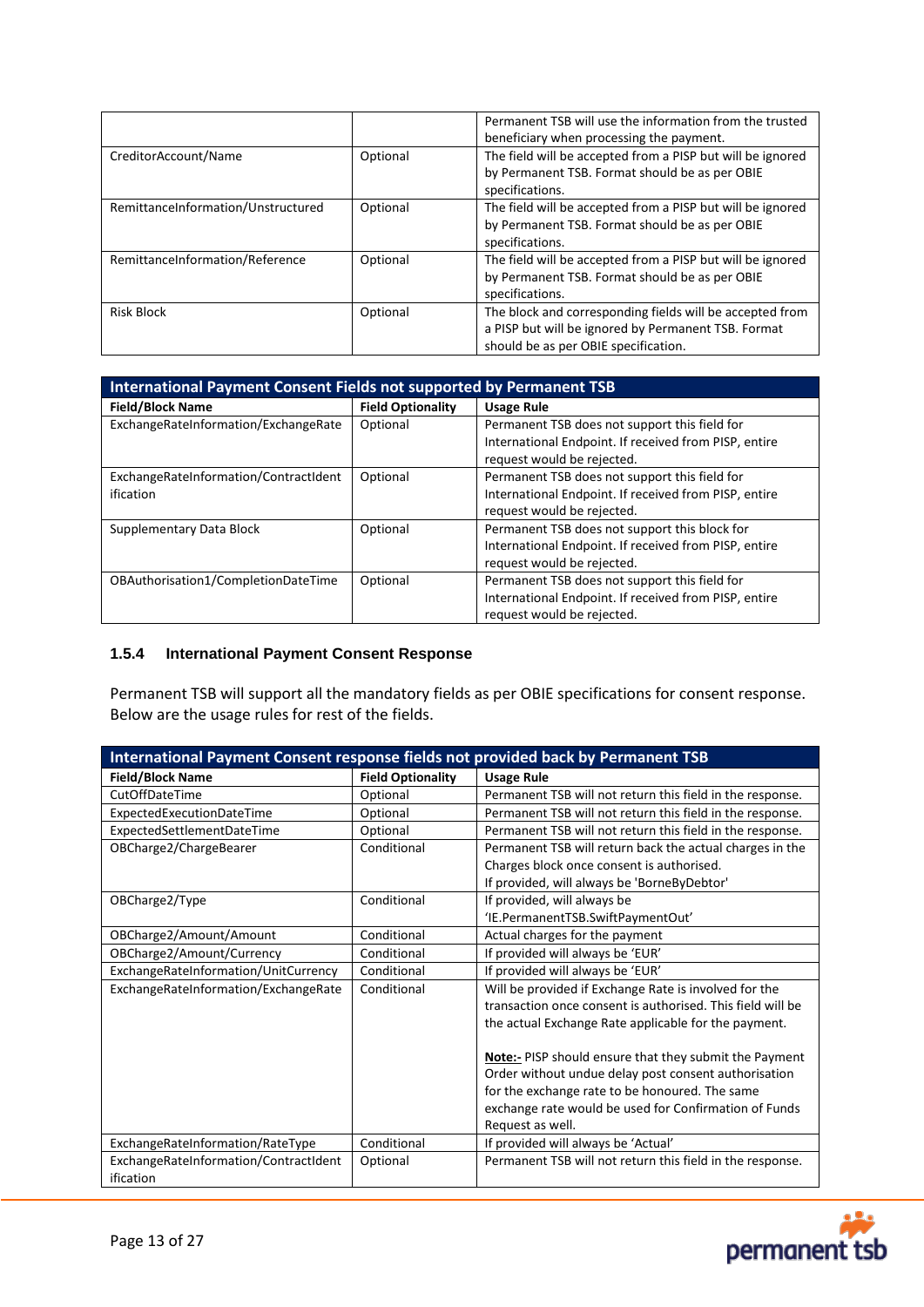| ExchangeRateInformation/ExpirationDat | Conditional | If provided will always be 23:59:59. |
|---------------------------------------|-------------|--------------------------------------|
| eTime                                 |             |                                      |

**Note**:- For International Payment consent, Permanent TSB will always provide back the actual Exchange Rate applicable for the payment. PISP will have to ensure they submit the Payment Order without undue delay. For multiauthorisations, all the approvals should be carried out before midnight.

#### <span id="page-13-0"></span>**1.5.5 International Payment Order Response**

Permanent TSB will support all the mandatory fields as per OBIE specifications for Payment Order response. Below are the usage rules for fields.

| International Payment Order Endpoint response fields usage rules |                    |                                                           |  |
|------------------------------------------------------------------|--------------------|-----------------------------------------------------------|--|
| <b>Field/Block Name</b>                                          | <b>Field</b>       | <b>Usage Rule</b>                                         |  |
|                                                                  | <b>Optionality</b> |                                                           |  |
| <b>Status</b>                                                    | Mandatory          | Permanent TSB will provide this information back.         |  |
|                                                                  |                    | - If customers account is successfully debited -          |  |
|                                                                  |                    | Permanent TSB will return                                 |  |
|                                                                  |                    | AcceptedSettlementCompleted.                              |  |
|                                                                  |                    | - If further authorisation is required - Permanent TSB    |  |
|                                                                  |                    | will return AcceptedSettlementInProcess.                  |  |
|                                                                  |                    | - If the payment cannot be processed - Permanent TSB      |  |
|                                                                  |                    | will return rejected.                                     |  |
|                                                                  |                    |                                                           |  |
|                                                                  |                    | Permanent TSB will never return Pending in this field.    |  |
| ExpectedExecutionDateTime                                        | Optional           | Permanent TSB will not return this field in the response. |  |
| ExpectedSettlementDateTime                                       | Optional           | Permanent TSB will not return this field in the response. |  |
| OBCharge2 - Charges Block                                        | Optional           | Permanent TSB will send back the same information         |  |
|                                                                  |                    | which was sent in the Payment Consent response.           |  |
| OBMultiAuthorisation1/Status                                     | Conditional        | Permanent TSB will be returning this field along with     |  |
|                                                                  |                    | the Block if multiauthorisation is required for the       |  |
|                                                                  |                    | Payment.                                                  |  |
|                                                                  |                    |                                                           |  |
|                                                                  |                    | -Authorised - The payment order will be updated to        |  |
|                                                                  |                    | AcceptedSettlementCompleted                               |  |
|                                                                  |                    | -AwaitingFurtherAuthorisation                             |  |
|                                                                  |                    | -Rejected                                                 |  |
| OBMultiAuthorisation1/NumberRequired                             | Optional           | Permanent TSB will not return this field in the response. |  |
| OBMultiAuthorisation1/NumberReceived                             | Optional           | Permanent TSB will not return this field in the response. |  |
| OBMultiAuthorisation1/LastUpdateDateTime                         | Optional           | Permanent TSB will not return this field in the response. |  |
| OBMultiAuthorisation1/ExpirationDateTime                         | Optional           | Permanent TSB will not return this field in the response. |  |

# <span id="page-13-1"></span>*1.6 Multiauthorisation – Applicable for all the payment types.*

Wherever multiauthorisation is required, customers will have to authorise the payment on existing online channel.

Permanent TSB will return back the Multiauthorisation block back to PISP to provide information on the status of the authorisations.

Please refer the Payment Order Response sections for information on how information will be provided back in this block.

If no multiauthorisation is applicable, the block will not be provided back.

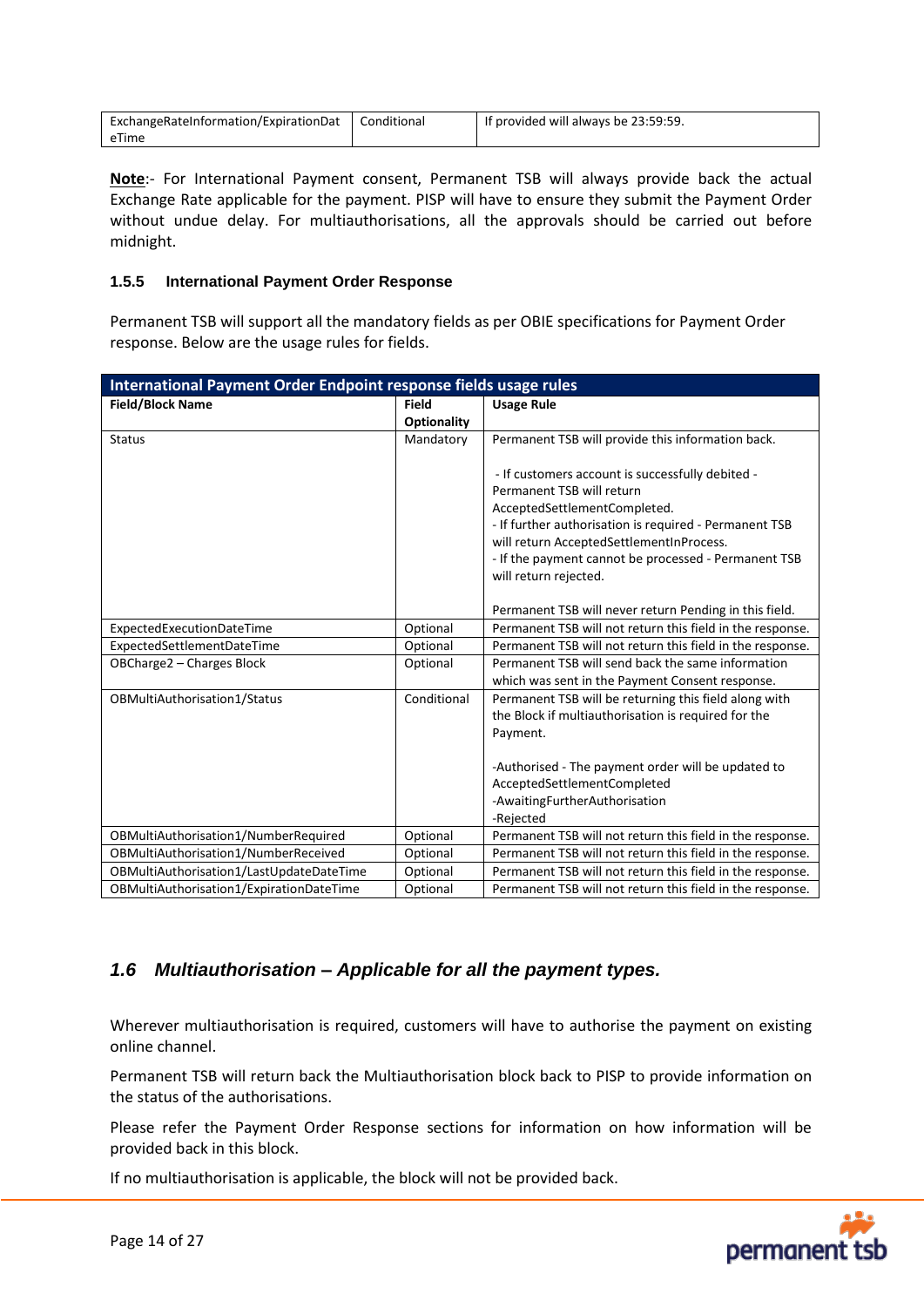# <span id="page-14-0"></span>*1.7 Support for Special Characters*

Permanent TSB will support the following character sets for all the Payment initiation requests free text fields.

Any Letter, Number, Space and the following characters are valid

**- : ( ) . , ' +**

If any un-supported characters are received the request would be rejected.

# <span id="page-14-1"></span>*1.8 Custom Enumeration values defined by Permanent TSB for Payment Initiation*

Permanent TSB has defined below custom namespace enumeration value for - *Data/OBCharge2/Type* field.

| <b>Namespace Enumeration Value</b> | <b>Description</b>                        |
|------------------------------------|-------------------------------------------|
| IE.PermanentTSB.SwiftPaymentOut    | Swift (International) Payment Service fee |

# <span id="page-14-2"></span>*1.9 Example of Domestic Payment Initiation*

# **Domestic Payment Consent Request**

```
{
"Data": {
    "Initiation": {
       "InstructionIdentification": "ANSM023",
       "EndToEndIdentification": "EndtoEnd ID",
       "LocalInstrument": "UK.OBIE.SEPACreditTransfer",
       "InstructedAmount": {
         "Amount": "124.55",
         "Currency": "EUR"
       },
       "DebtorAccount": {
         "SchemeName": "UK.OBIE.IBAN",
         "Identification": "IE19IPBS99066700112324"
       },
       "CreditorAccount": {
         "SchemeName": "UK.OBIE.IBAN",
```
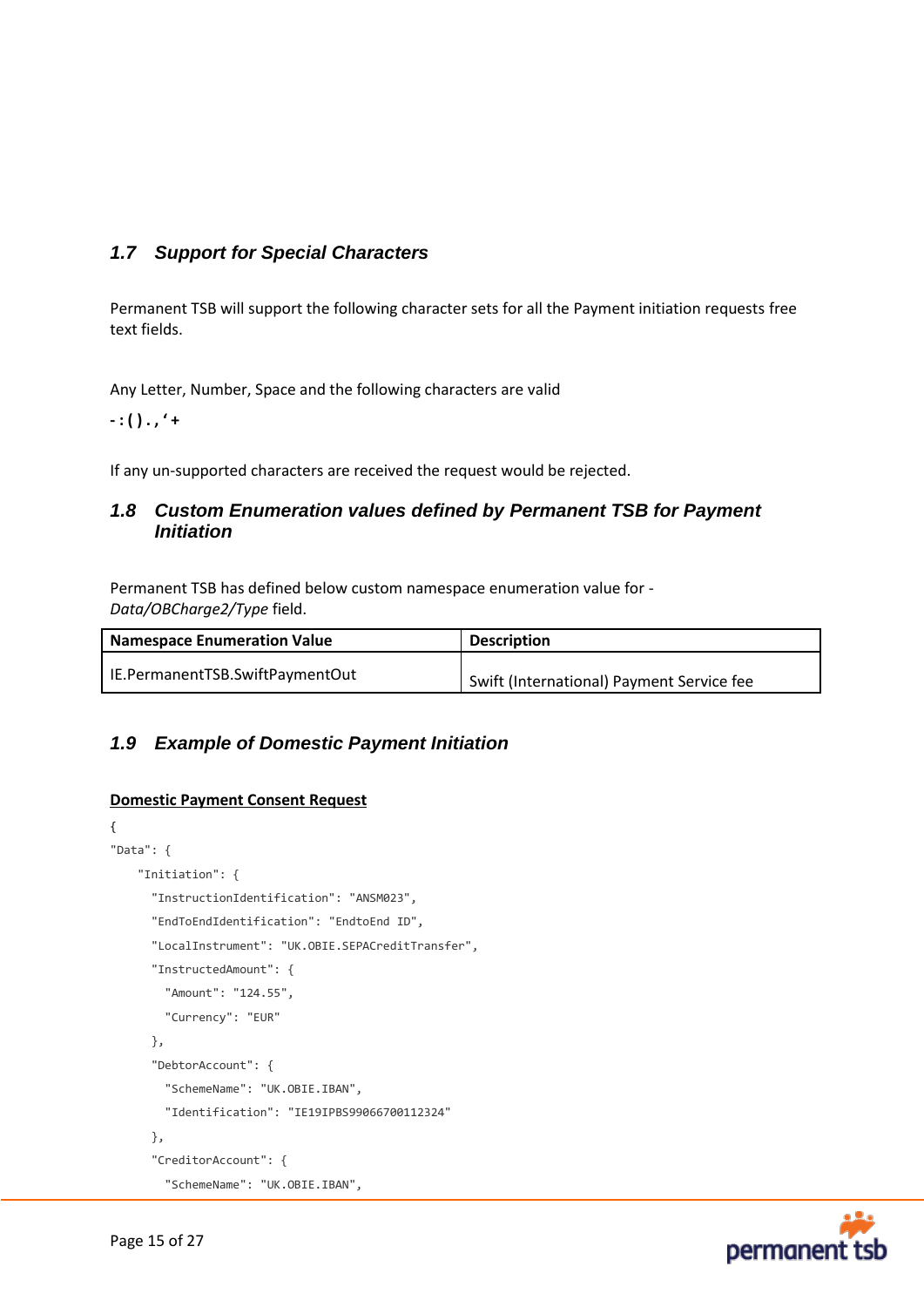```
 "Identification": "IE22AIBK93353821313121",
         "Name": "Joe Spencer"
       },
       "RemittanceInformation": {
         "Unstructured": "Remittance information"
       }
     }
   },
    "Risk": {
     }
}
```
#### **Domestic Payment Consent Response**

```
{
"Data": {
     "ConsentId": "DF5ABB84-1ED2-44D4-8719-30A7888C1220",
     "Status": "AwaitingAuthorisation",
     "CreationDateTime": "2019-05-05T15:15:15+00:00",
     "StatusUpdateDateTime": "2019-05-05T15:15:15+00:00",
     "Initiation": {
       "InstructionIdentification": "ANSM023",
       "EndToEndIdentification": "EndtoEnd ID",
       "LocalInstrument": "UK.OBIE.SEPACreditTransfer",
       "InstructedAmount": {
         "Amount": "124.55",
         "Currency": "EUR"
       },
       "DebtorAccount": {
         "SchemeName": "UK.OBIE.IBAN",
         "Identification": "IE19IPBS99066700112324"
       },
       "CreditorAccount": {
         "SchemeName": "UK.OBIE.IBAN",
         "Identification": "IE22AIBK93353821313121",
         "Name": "Joe Spencer"
       },
       "RemittanceInformation": {
         "Unstructured": "Remittance information"
       }
     }
   },
    "Risk": {},
     "Links": {
         "Self": " http://{URL}/v3.1/pisp/domestic-payment-consents/DF5ABB84-1ED2-44D4-8719-
30A7888C1220"
     },
     "Meta": {}
```
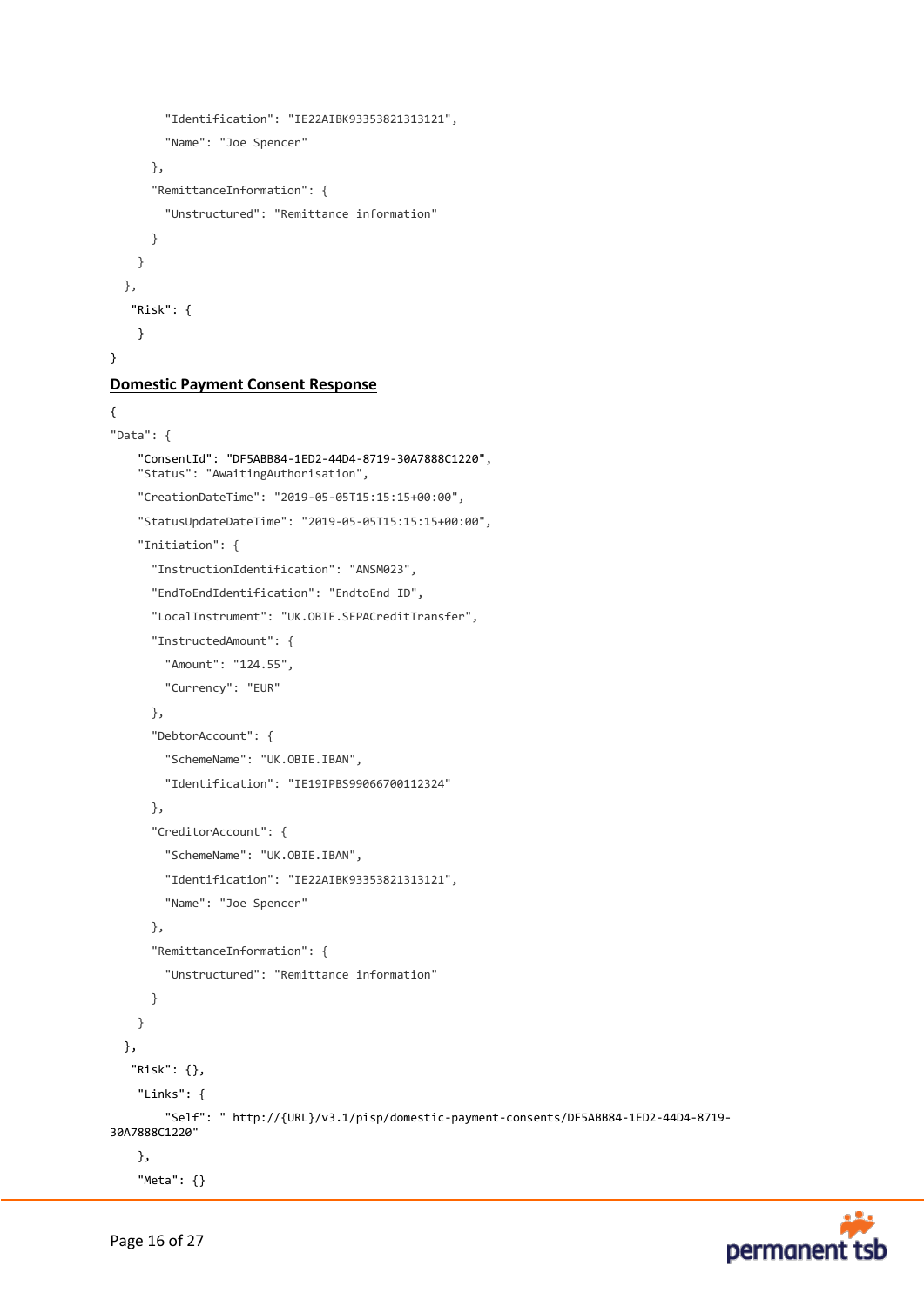}

# **Domestic Payment Order Response (including Multiauthorisation)**

```
{
"Data": {
     "DomesticPaymentId": "76761F8F-D2BD-4B3E-8C6E-10C0B2169D48",
     "ConsentId": "DF5ABB84-1ED2-44D4-8719-30A7888C1220",
     "Status": "AcceptedSettlementInProcess",
     "CreationDateTime": "2019-05-05T15:15:22+00:00",
     "StatusUpdateDateTime": "2019-05-05T15:15:22+00:00",
     "Initiation": {
       "InstructionIdentification": "ANSM023",
       "EndToEndIdentification": "EndtoEnd ID",
       "LocalInstrument": "UK.OBIE.SEPACreditTransfer",
       "InstructedAmount": {
         "Amount": "124.55",
         "Currency": "EUR"
       },
       "DebtorAccount": {
         "SchemeName": "UK.OBIE.IBAN",
         "Identification": "IE19IPBS99066700112324"
       },
       "CreditorAccount": {
         "SchemeName": "UK.OBIE.IBAN",
         "Identification": "IE22AIBK93353821313121",
         "Name": "Joe Spencer"
       },
       "RemittanceInformation": {
         "Unstructured": "Remittance information"
       }
     }
      "MultiAuthorisation": {
         "Status": "AwaitingFurtherAuthorisation"
       }
   },
     "Links": {
         "Self": "http://{URL}}/v3.1/pisp/domestic-payments/76761F8F-D2BD-4B3E-8C6E-10C0B2169D48"
     },
     "Meta": {}
}
```
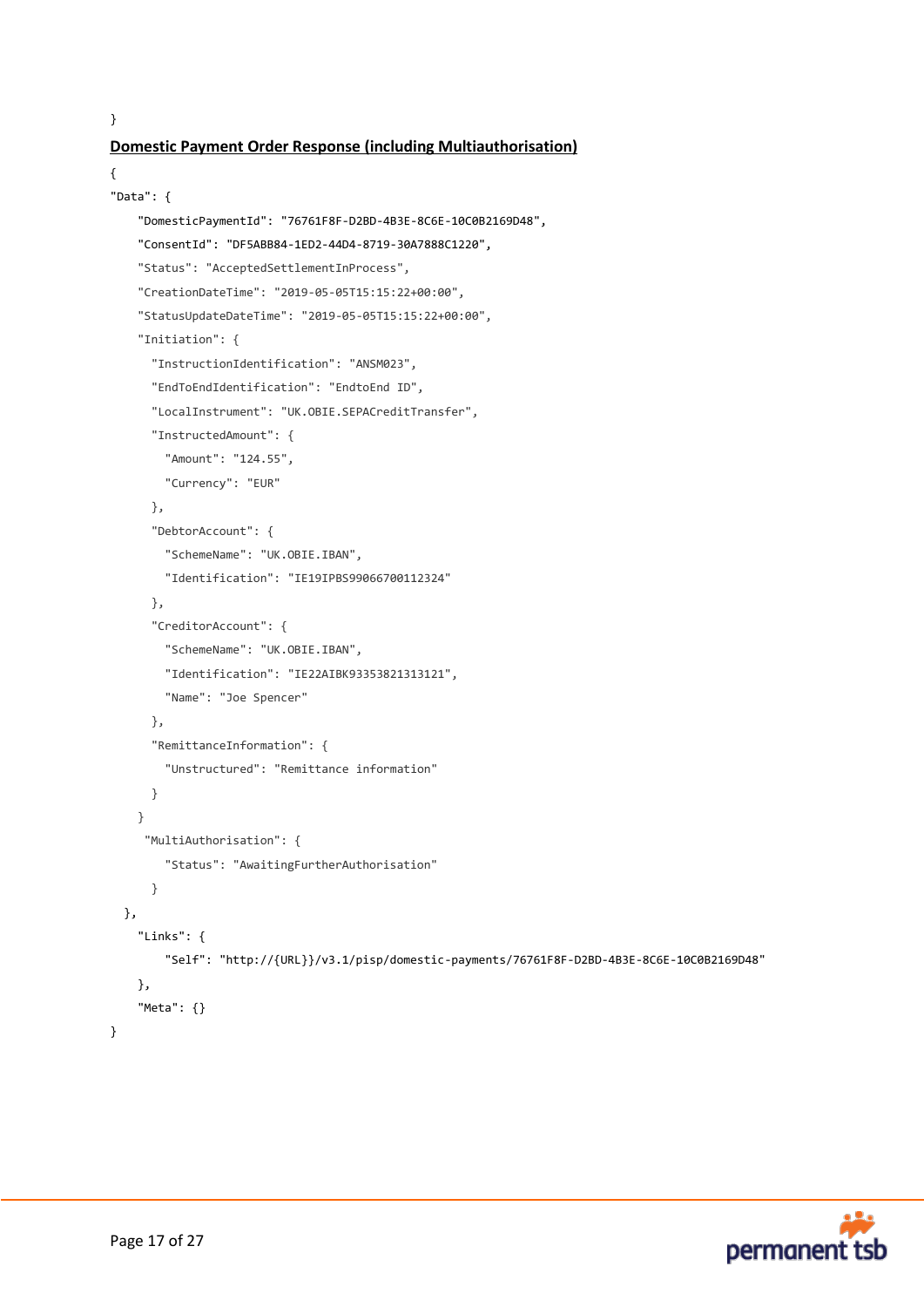# <span id="page-17-0"></span>*1.10 Example of Domestic Scheduled Payment Initiation*

**Domestic Scheduled Payment Consent Request**

```
{
"Data": {
     "Permission": "Create",
     "Initiation": {
       "InstructionIdentification": "ANSM023",
       "EndToEndIdentification": "EndtoEnd ID",
       "LocalInstrument": "UK.OBIE.SEPACreditTransfer",
       "RequestedExecutionDateTime": "2019-05-16T00:00:00+00:00",
       "InstructedAmount": {
         "Amount": "124.55",
         "Currency": "EUR"
       },
       "DebtorAccount": {
         "SchemeName": "UK.OBIE.IBAN",
         "Identification": "IE19IPBS99066700112324"
       },
       "CreditorAccount": {
         "SchemeName": "UK.OBIE.IBAN",
         "Identification": "IE22AIBK93353821313121",
         "Name": "Joe Spencer"
       },
       "RemittanceInformation": {
         "Unstructured": "Remittance information"
       }
     }
   },
    "Risk": {
     }
}
Domestic Scheduled Payment Consent Response
{
"Data": {
     "ConsentId": "DF5ABB84-1ED2-44D4-9819-30A7888C1220",
     "Status": "AwaitingAuthorisation",
     "CreationDateTime": "2019-05-05T15:15:15+00:00",
     "StatusUpdateDateTime": "2019-05-05T15:15:15+00:00",
     "Permission": "Create",
     "Initiation": {
       "InstructionIdentification": "ANSM023",
       "EndToEndIdentification": "EndtoEnd ID",
       "LocalInstrument": "UK.OBIE.SEPACreditTransfer",
       "RequestedExecutionDateTime": "2019-05-16T00:00:00+00:00",
       "InstructedAmount": {
         "Amount": "124.55",
```
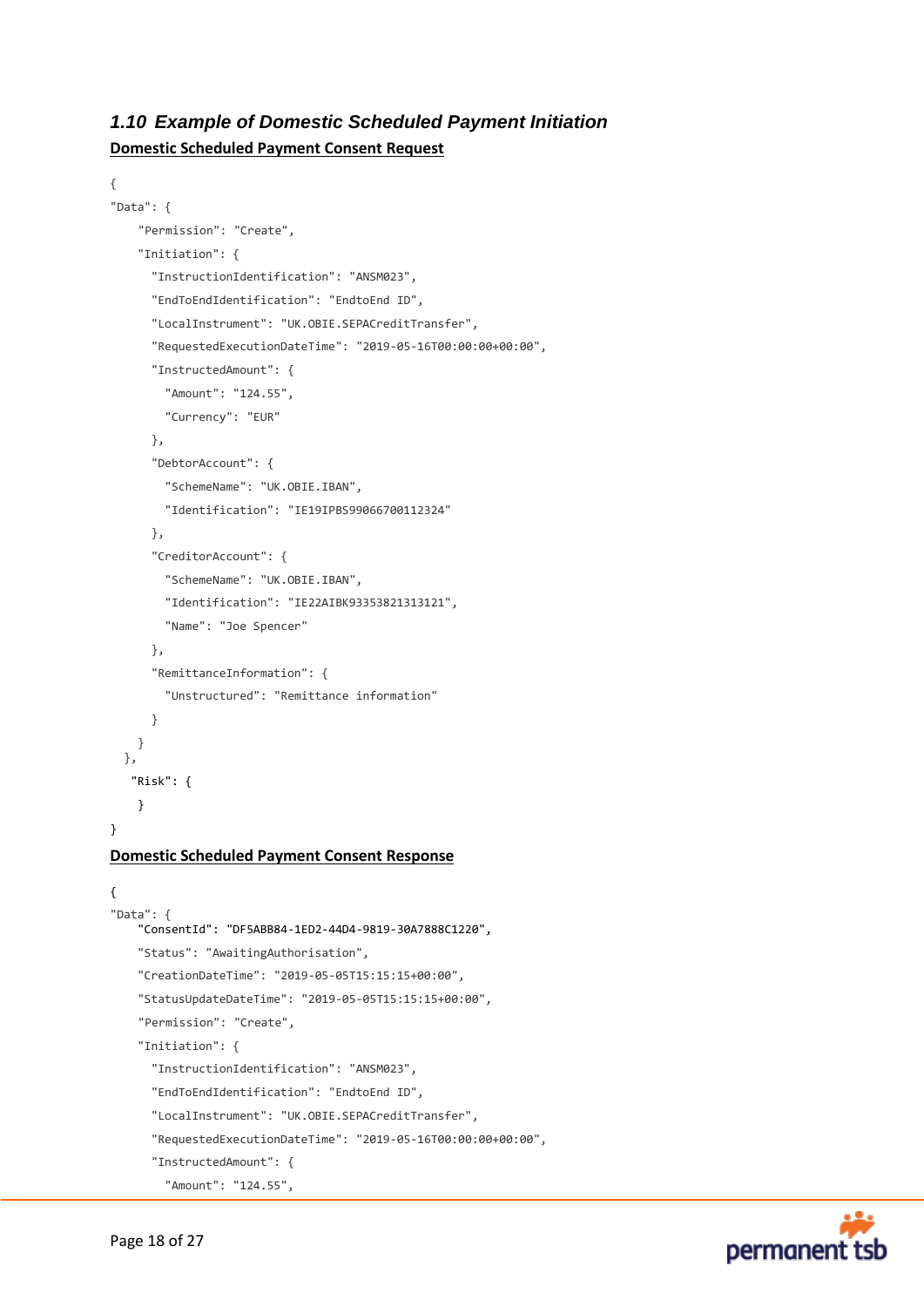```
 "Currency": "EUR"
       },
       "DebtorAccount": {
         "SchemeName": "UK.OBIE.IBAN",
         "Identification": "IE19IPBS99066700112324"
       },
       "CreditorAccount": {
         "SchemeName": "UK.OBIE.IBAN",
         "Identification": "IE22AIBK93353821313121",
         "Name": "Joe Spencer"
       },
       "RemittanceInformation": {
         "Unstructured": "Remittance information"
       }
     }
   },
     "Risk": {},
     "Links": {
         "Self": "http://{URL}/v3.1/pisp/domestic-scheduled-payment-consents/DF5ABB84-1ED2-44D4-9819-
30A7888C1220"
     },
     "Meta": {}
}
```
# **Domestic Scheduled Payment Order Response (including Multiauthorisation)**

```
{
"Data": {
     "DomesticPaymentId": "46761F8F-D2BD-4B3E-8C6E-10C0B2169D48",
     "ConsentId": "DF5ABB84-1ED2-44D4-9819-30A7888C1220",
     "Status": "AcceptedSettlementInProcess",
     "CreationDateTime": "2019-05-05T15:15:22+00:00",
     "StatusUpdateDateTime": "2019-05-05T15:15:22+00:00",
     "Initiation": {
       "InstructionIdentification": "ANSM023",
       "EndToEndIdentification": "EndtoEnd ID",
       "LocalInstrument": "UK.OBIE.SEPACreditTransfer",
       "RequestedExecutionDateTime": "2019-05-16T00:00:00+00:00",
       "InstructedAmount": {
         "Amount": "124.55",
         "Currency": "EUR"
       },
       "DebtorAccount": {
         "SchemeName": "UK.OBIE.IBAN",
         "Identification": "IE19IPBS99066700112324"
       },
```
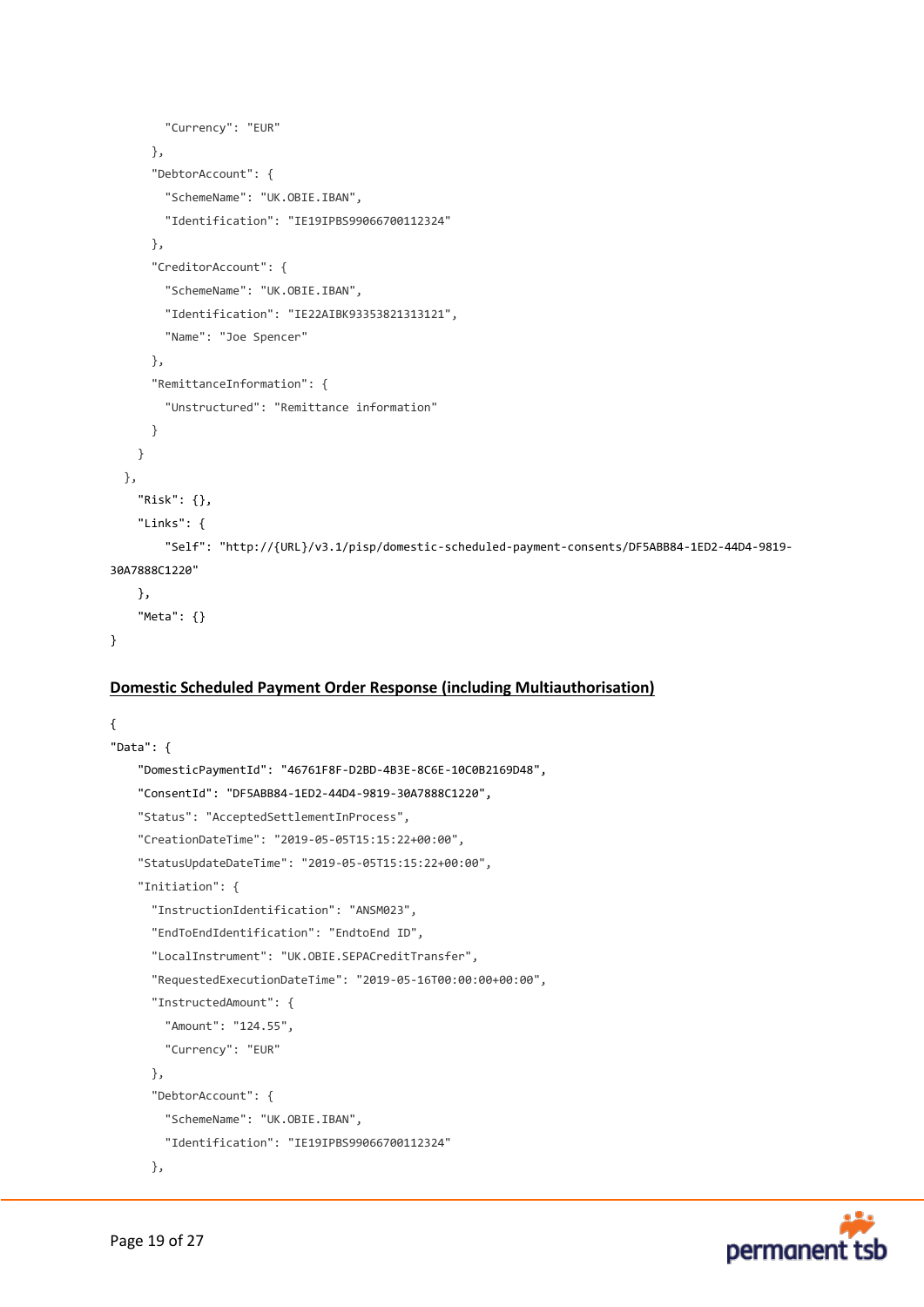```
 "CreditorAccount": {
         "SchemeName": "UK.OBIE.IBAN",
         "Identification": "IE22AIBK93353821313121",
         "Name": "Joe Spencer"
       },
       "RemittanceInformation": {
         "Unstructured": "Remittance information"
       },
     }
      "MultiAuthorisation": {
         "Status": "AwaitingFurtherAuthorisation"
       }
  },
"Links": {
         "Self": "http://{URL}/v3.1/pisp/domestic-scheduled-payment-consents/46761F8F-D2BD-4B3E-8C6E-
10C0B2169D48"
     },
     "Meta": {}
}
```
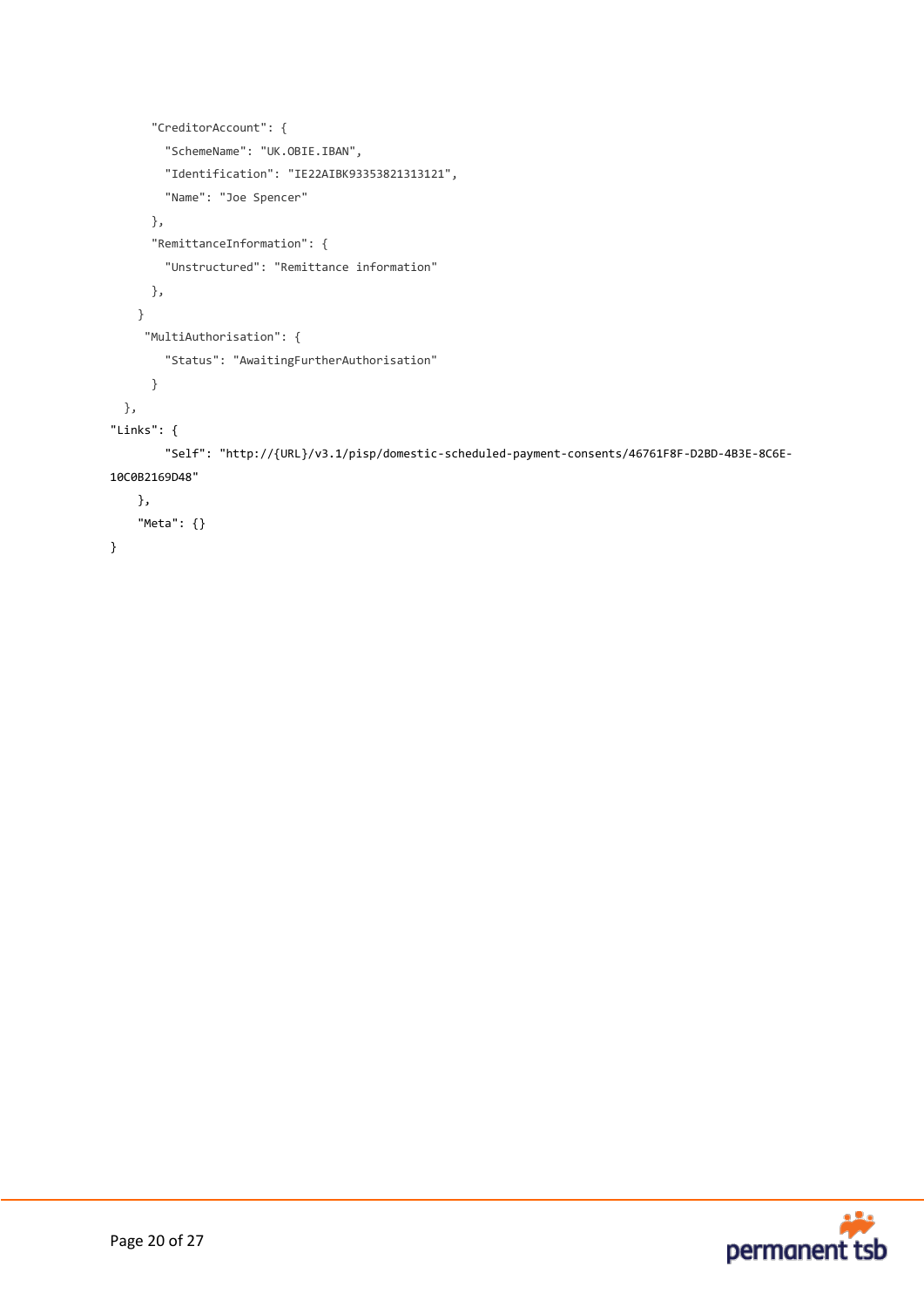# <span id="page-20-0"></span>*1.11 Example of Domestic Standing Order Setup*

#### **Domestic Standing Order Setup Consent Request**

```
{
"Data": {
     "Permission": "Create",
     "Initiation": {
       "Frequency": "IntrvlWkDay:01:01",
       "Reference": "Test Money Xfer",
       "NumberOfPayments": "25",
       "FirstPaymentDateTime": "2019-06-10T06:06:06+00:00",
       "FirstPaymentAmount": {
         "Amount": "26.66",
         "Currency": "EUR"
       }, 
       "DebtorAccount": {
         "SchemeName": "UK.OBIE.IBAN",
         "Identification": "IE19IPBS99066700112324",
       },
       "CreditorAccount": {
         "SchemeName": "UK.OBIE.IBAN",
         "Identification": "IE22AIBK93353821313121",
         "Name": "Joe Spencer"
       },
       "SupplementaryData": {
         "PersonalMessage": "Payment for Bill",
       }
     }
   },
     "Risk": {}
}
```
#### **Domestic Standing Order Setup Consent Response**

```
"Data": {
    "ConsentId": "DF5ABB84-1ED2-45D4-9719-30A7888C1220",
   "CreationDateTime": "2019-06-06T06:06:06+00:00",
   "Status": "Authorised",
    "StatusUpdateDateTime": "2019-06-06T06:06:06+00:00",
   "Permission": "Create",
    "Initiation": {
      "Frequency": "IntrvlWkDay:01:01",
      "Reference": "Test Money Xfer",
      "NumberOfPayments": "25",
      "FirstPaymentDateTime": "2019-06-10T06:06:06+00:00"
```


{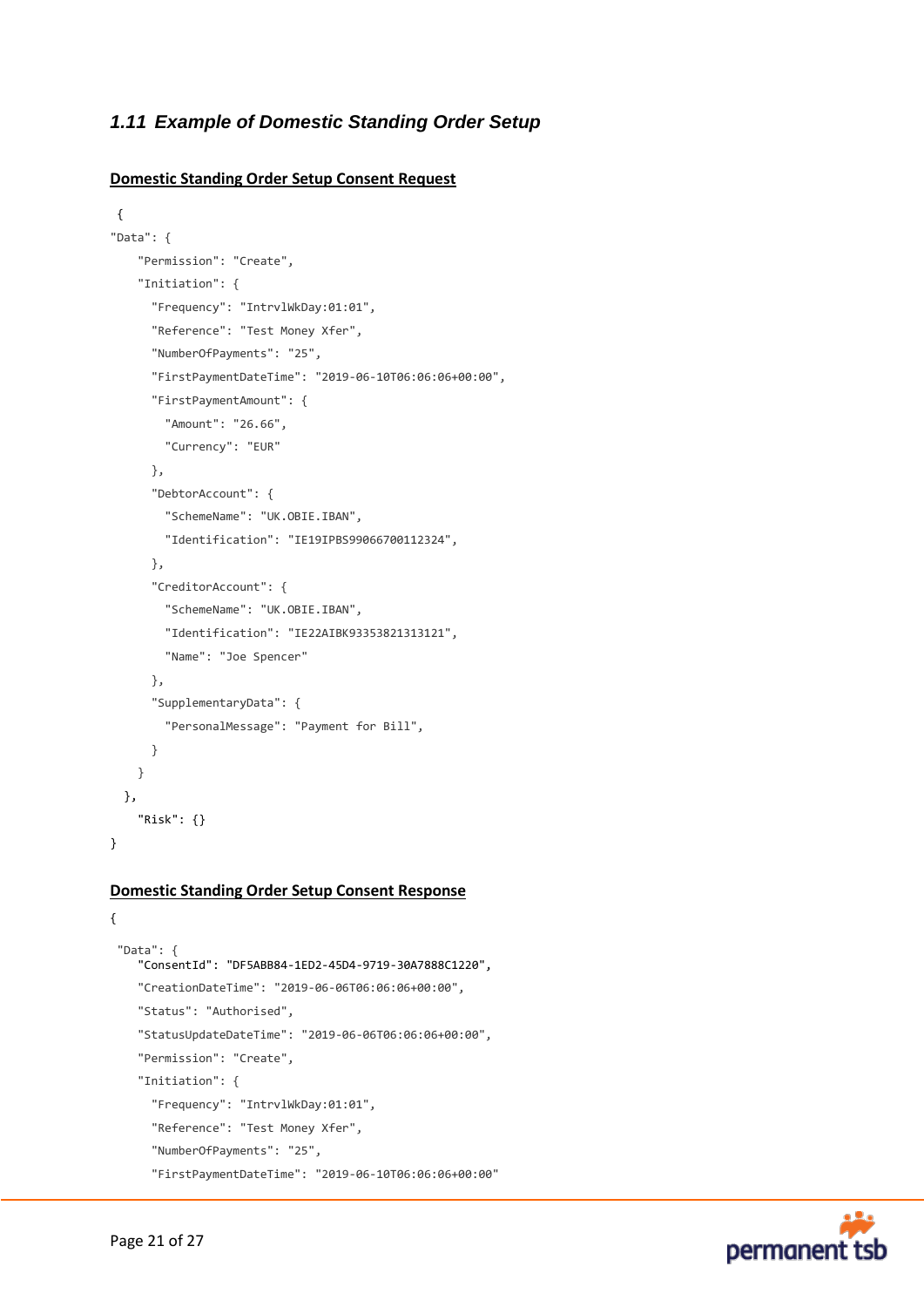```
 "FirstPaymentAmount": {
         "Amount": "26.66",
         "Currency": "EUR"
       }, 
       "DebtorAccount": {
         "SchemeName": "UK.OBIE.IBAN",
         "Identification": "IE19IPBS99066700112324"
       },
       "CreditorAccount": {
         "SchemeName": "UK.OBIE.IBAN",
         "Identification": "IE22AIBK93353821313121",
         "Name": "Joe Spencer"
       },
       "SupplementaryData": {
         "PersonalMessage": "Payment for Bill",
       }
     }
   },
"Risk": {},
     "Links": {
         "Self": "http://{URL}/v3.1/pisp/domestic-standing-order-consents/DF5ABB84-1ED2-45D4-9719-
30A7888C1220"
     },
     "Meta": {}
}
```
#### **Domestic Standing Order Setup Response**

{

```
"Data": {
     "DomesticStandingOrderId": "86761F8F-D2BD-4B3E-8C6E-10C0B2169D48",
     "ConsentId": "DF5ABB84-1ED2-45D4-9719-30A7888C1220",
     "CreationDateTime": "2019-06-06T06:06:06+00:00",
     "Status": "InitiationCompleted",
     "StatusUpdateDateTime": "2019-06-06T06:06:06+00:00",
     "Initiation": {
       "Frequency": "IntrvlWkDay:01:01",
       "Reference": "Test Money Xfer",
       "NumberOfPayments": "25",
       "FirstPaymentDateTime": "2019-06-10T06:06:06+00:00",
       "FirstPaymentAmount": {
         "Amount": "26.66",
         "Currency": "EUR"
       }, 
       "DebtorAccount": {
         "SchemeName": "UK.OBIE.IBAN",
```
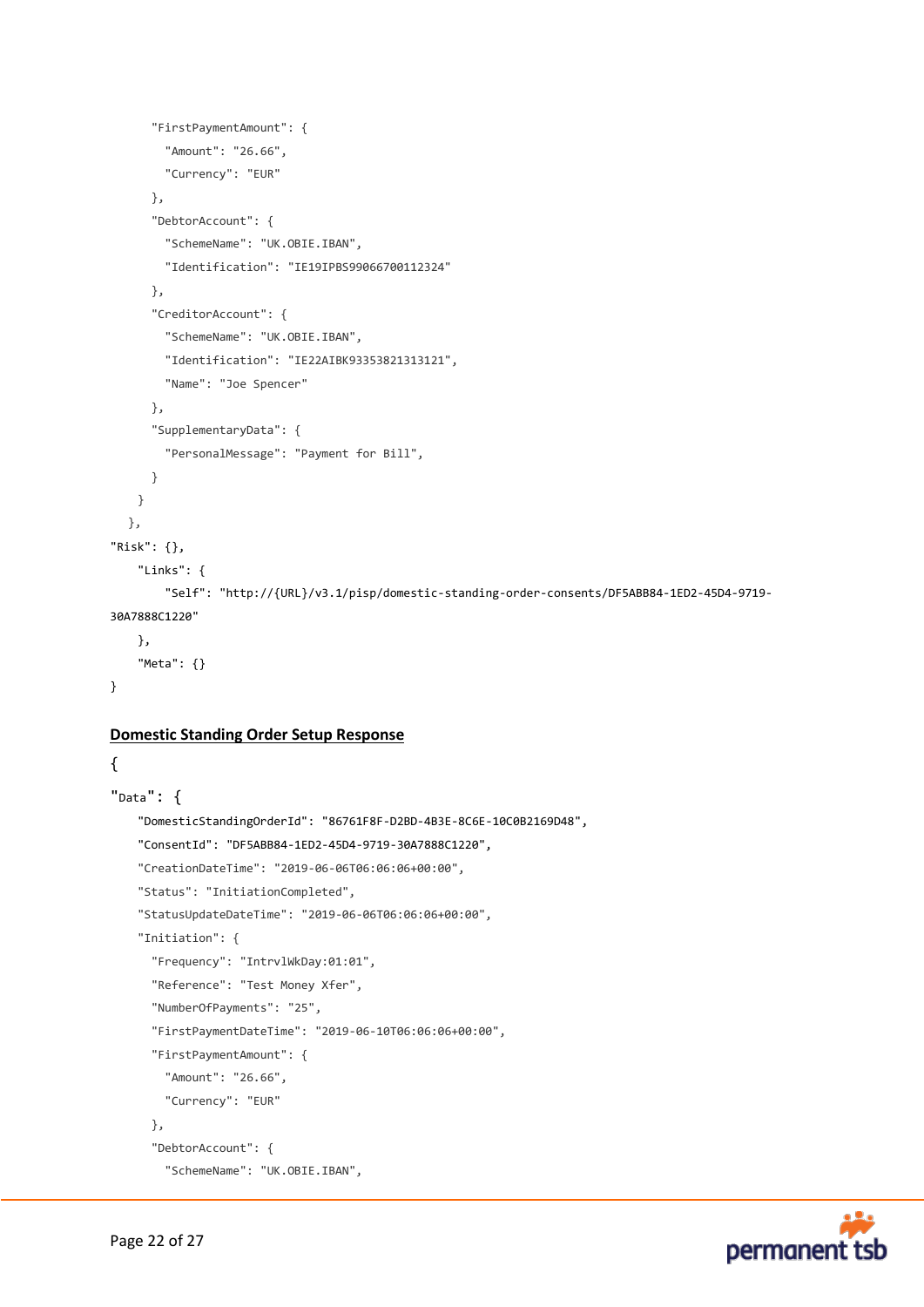```
 "Identification": "IE19IPBS99066700112324"
       },
       "CreditorAccount": {
         "SchemeName": "UK.OBIE.IBAN",
         "Identification": "IE22AIBK93353821313121",
         "Name": "Joe Spencer"
       },
       "SupplementaryData": {
         "PersonalMessage": "Payment for Bill",
       }
     }
   },
"Links": {
         "Self": "http://{URL}/v3.1/pisp/domestic-scheduled-payment-consents/86761F8F-D2BD-4B3E-8C6E-
10C0B2169D48"
     },
     "Meta": {}
}
```
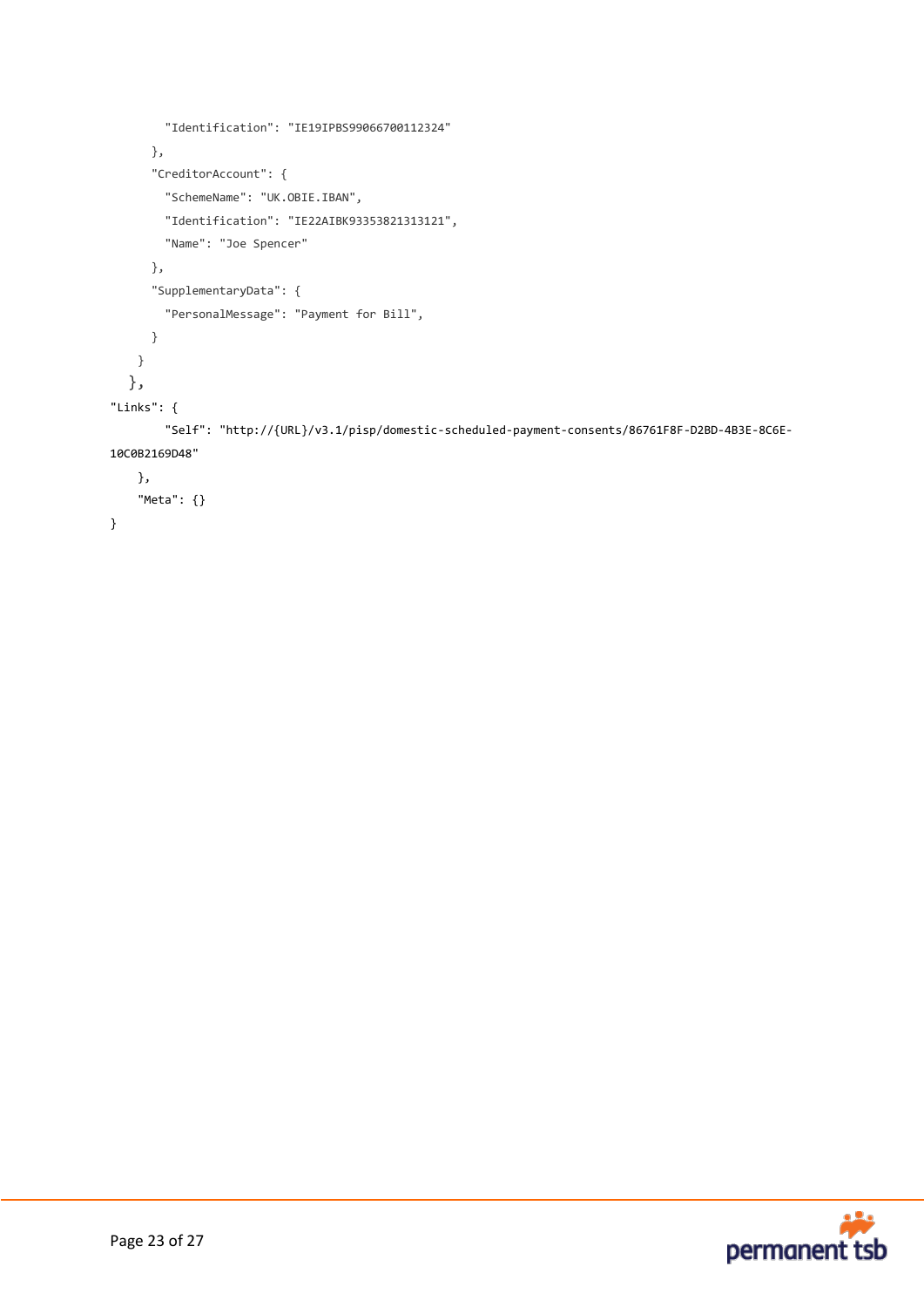# <span id="page-23-0"></span>*1.12 Example of International Payment Initiation*

#### **International Payment Consent Request**

```
{
"Data": {
     "Initiation": {
       "InstructionIdentification": "Test Payment",
       "EndToEndIdentification": "EndtoEnd ID",
       "LocalInstrument": "UK.OBIE.SWIFT",
       "InstructionPriority": "Normal",
       "ChargeBearer": "Shared",
       "CurrencyOfTransfer": "GBP",
       "InstructedAmount": {
         "Amount": "325.55",
         "Currency": "GBP"
       },
       "ExchangeRateInformation": {
         "UnitCurrency": "EUR",
         "RateType": "Actual"
       },
       "DebtorAccount": {
         "SchemeName": "UK.OBIE.IBAN",
         "Identification": "IE19IPBS99066700112324"
       },
       "Creditor": {
         "PostalAddress": {
        "Country": "GB"
        }
        },
       "CreditorAccount": {
         "SchemeName": "UK.OBIE.IBAN",
         "Identification": "GB29NWBK60161331926819",
         }
     }
   },
"Risk": {}
}
```
#### **International Payment Consent Response**

```
{
"Data": {
     "ConsentId": "DF5ABB84-1ED2-44D9-9719-30A7888C1220",
    "Status": "AwaitingAuthorisation",
     "CreationDateTime": "2019-05-06T15:15:15+00:00",
    "StatusUpdateDateTime": "2019-05-06T15:15:15+00:00",
```
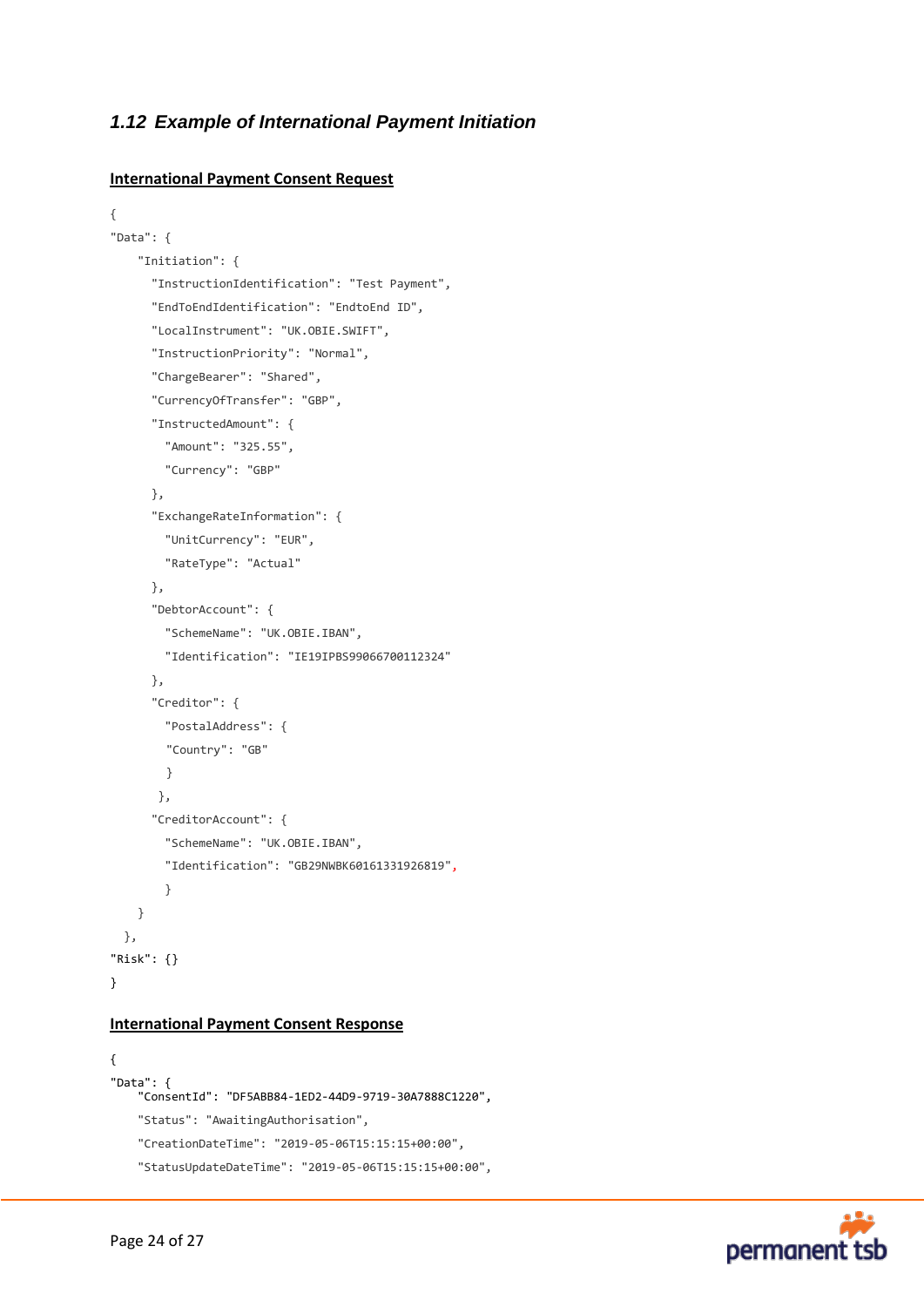```
 "Charges": [
\{ "ChargeBearer": "BorneByDebtor",
                 "Type": "IE.PermanentTSB.SwiftPaymentOut",
                 "Amount": {
                     "Amount": "31.50",
                     "Currency": "EUR"
 }
 }
        ],
        "ExchangeRateInformation": {
             "UnitCurrency": "EUR",
             "ExchangeRate": "0.864100",
             "RateType": "Actual",
             "ExpirationDateTime": "23:59:59"
        },
    "Initiation": {
      "InstructionIdentification": "Test Payment",
      "EndToEndIdentification": "EndtoEnd ID",
      "LocalInstrument": "UK.OBIE.SWIFT",
      "InstructionPriority": "Normal",
       "ChargeBearer": "Shared",
      "CurrencyOfTransfer": "GBP",
       "InstructedAmount": {
        "Amount": "325.55",
        "Currency": "GBP"
      },
      "ExchangeRateInformation": {
        "UnitCurrency": "EUR",
        "RateType": "Actual"
      },
       "DebtorAccount": {
        "SchemeName": "UK.OBIE.IBAN",
        "Identification": "IE19IPBS99066700112324"
      },
       "Creditor": {
        "PostalAddress": {
       "Country": "GB"
       }
       },
       "CreditorAccount": {
        "SchemeName": "UK.OBIE.IBAN",
        "Identification": "GB29NWBK60161331926819",
      }
    }
```


},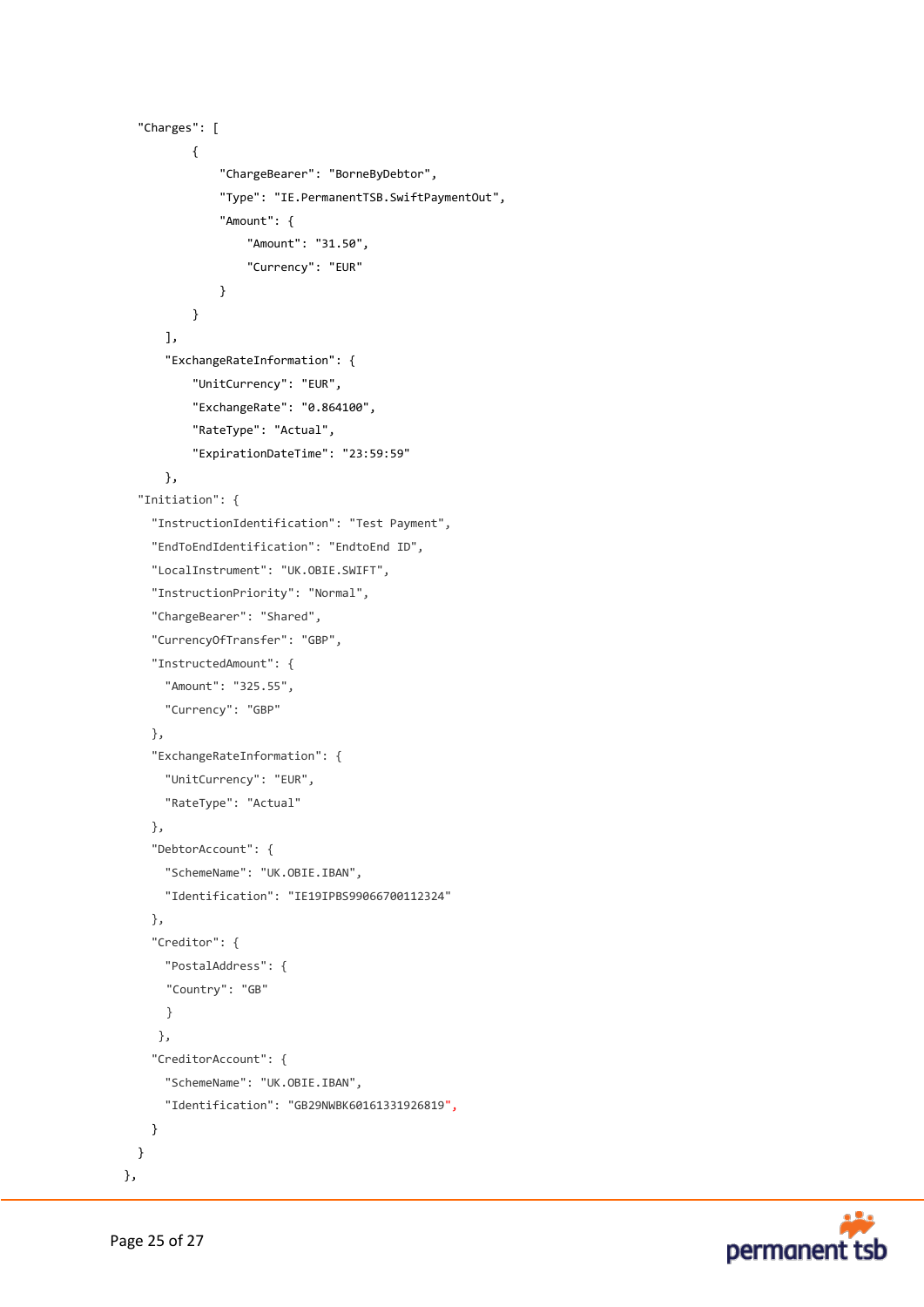```
 "Risk": {},
     "Links": {
         "Self": "http://{URL}/v3.1/pisp/international-payment-consents/DF5ABB84-1ED2-44D9-9719-
30A7888C1220"
     },
     "Meta": {}
}
```
### **International Payment Order Response (including Multiauthorisation)**

```
{
"Data": {
     "InternationalPaymentId": "16761F8F-D2BD-4B3E-8C6E-10C0B2169D48",
     "ConsentId": "DF5ABB84-1ED2-44D9-9719-30A7888C1220",
     "Status": "AcceptedSettlementInProcess",
     "CreationDateTime": "2019-05-06T15:15:22+00:00",
     "StatusUpdateDateTime": "2019-05-06T15:15:22+00:00",
     "Charges":[
          {
             "ChargeBearer":"BorneByDebtor",
             "Type":"IE.PermanentTSB.SwiftPaymentOut",
             "Amount":{
                "Amount":"31.50",
                "Currency":"EUR"
 }
          }
       ]
       "ExchangeRateInformation": {
         "UnitCurrency": "EUR",
        "ExchangeRate": "0.864100"
         "RateType": "Actual"
        "ExpirationDateTime": "23:59:59"
       },
     "Initiation": {
       "InstructionIdentification": "Test Payment",
       "EndToEndIdentification": "EndtoEnd ID",
       "LocalInstrument": "UK.OBIE.SWIFT",
       "InstructionPriority": "Normal",
       "ChargeBearer": "Shared",
       "CurrencyOfTransfer": "GBP",
       "InstructedAmount": {
         "Amount": "325.55",
         "Currency": "GBP"
       },
       "ExchangeRateInformation": {
```